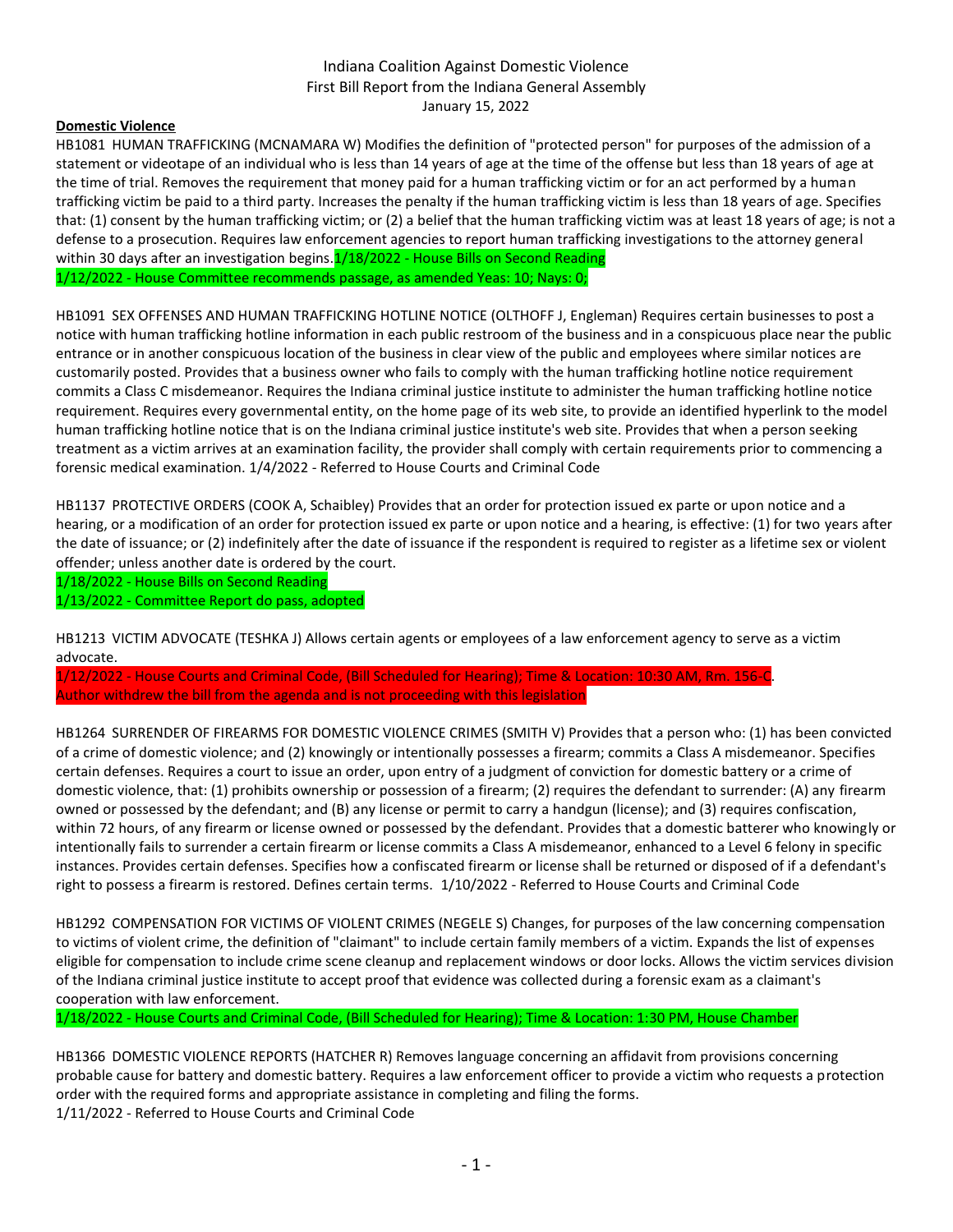HB1370 DOMESTIC VIOLENCE REGISTRY (HATCHER R) Establishes a domestic violence registry that contains a record of individuals convicted of a crime of domestic violence and individuals who are the subject of a protective order. 1/11/2022 - Referred to House Courts and Criminal Code

HB1413 DOMESTIC VIOLENCE (HATCHER R) Permits a court to issue or modify an order of protection ex parte if harassment has occurred. 1/13/2022 - Referred to House Courts and Criminal Code

SB23 PROTECTIVE ORDERS AND EMPLOYMENT (RANDOLPH L) Provides that an employer may not discriminate against an employee with respect to compensation and benefits from the employer or terms and conditions of employment based on: (1) the employee's filing of a petition for a protective order, whether or not the protective order has been issued; or (2) the actions of an individual against whom the employee has filed a protective order. 1/4/2022 - Referred to Senate Pensions and Labor

SB70 OBSTRUCTION OF JUSTICE (CRIDER M, Houchin) Provides that a person commits obstruction of justice if the person persuades a witness in a legal proceeding to: (1) withhold or delay producing evidence that the witness is legally required to produce; (2) avoid a subpoena or court order; (3) not appear at a proceeding to which the witness has been summoned; or (4) give a false or materially misleading statement. Establishes a uniform definition of "communicates" for the criminal code. Makes other changes and conforming amendments. 1/18/2022 - Senate Bills on Third Reading

SB155 HUMAN TRAFFICKING (CRIDER M, Houchin, Ford) Modifies the definition of "protected person" for purposes of the admission of a statement or videotape of an individual who is less than 14 years of age at the time of the offense but less than 18 years of age at the time of trial. Removes the requirement that money paid for a human trafficking victim or for an act performed by a human trafficking victim be paid to a third party. Increases the penalty for human trafficking to a Level 4 felony. Specifies that consent by the human trafficking victim is not a defense to a prosecution. Requires law enforcement agencies to report human trafficking investigations to the attorney general within 30 days after an investigation begins. 1/18/2022 - Senate Corrections and Criminal Law, (Bill Scheduled for Hearing); Time & Location: 9:00 AM, Rm. 130

SB344 TASK FORCE FOR THE REDUCTION OF VIOLENT CRIME (QADDOURA F, JD Ford) Establishes the task force for the reduction of violent crime (task force). Requires the task force to study potential statutory changes to reduce violent crime and submit a report for distribution to the general assembly. 1/11/2022 - Referred to Senate Corrections and Criminal Law

SB345 BEHAVIORAL HEALTH TRAINING GRANTS (QADDOURA F) Establishes a first responder crisis intervention account (account) within the statewide 9-8-8 trust fund for the purpose of awarding grants to public safety agencies that provide first responder emergency services to be used by the agencies for specified crisis intervention programs, data collection, and training purposes. Provides that the division of mental health and addiction shall administer the account. Caps the grant amount to a public safety agency at \$50,000 per state fiscal year. Requires the auditor of state to transfer to the account \$2,000,000 of the \$50,000,000 of federal stimulus funds that were appropriated to the family and social services administration for mental health grants in the current state budget bill. 1/11/2022 - Referred to Senate Homeland Security and Transportation

# **Sexual assault**

HB1047 SEXUAL HEALTH EDUCATION (ERRINGTON S, Pfaff) Prohibits the state board of education from distributing human immunodeficiency virus literature to students without the consent of the governing body of the school corporation the students attend. Requires instruction in state accredited schools on human sexuality or sexually transmitted diseases to be based on information that is medically and scientifically accurate and age appropriate. Lists the criteria that instruction on human sexuality and sexually transmitted diseases must meet. 1/4/2022 - Referred to House Education

HB1079 ELEMENTS OF RAPE (NEGELE S ,Errington, and Schaibley) Provides that a person commits rape if: (1) the person engages in sexual activity with another person and the other person submits to the sexual activity under the belief that the person committing the act is someone the victim knows, other than the person committing the act, and such belief is intentionally induced by any artifice, pretense, or concealment practiced by the person; or (2) the person engages in sexual activity with another person and the other person has expressed a lack of consent, through words or conduct, to sexual intercourse or other sexual conduct. 1/18/2022 - House Bills on Second Reading

1/12/2022 - House Committee recommends passage Yeas: 9; Nays: 1;

HB1156 PENALTIES FOR SEX OFFENSES (JACOB J, Borders) Provides that a person who commits certain sex offenses in which the victim of an offense is less than 18 years of age shall be sentenced to: (1) a nonsuspendible sentence; or (2) life imprisonment without parole. Increases the penalty range for the offense of child sexual trafficking. 1/6/2022 - Referred to House Courts and Criminal Code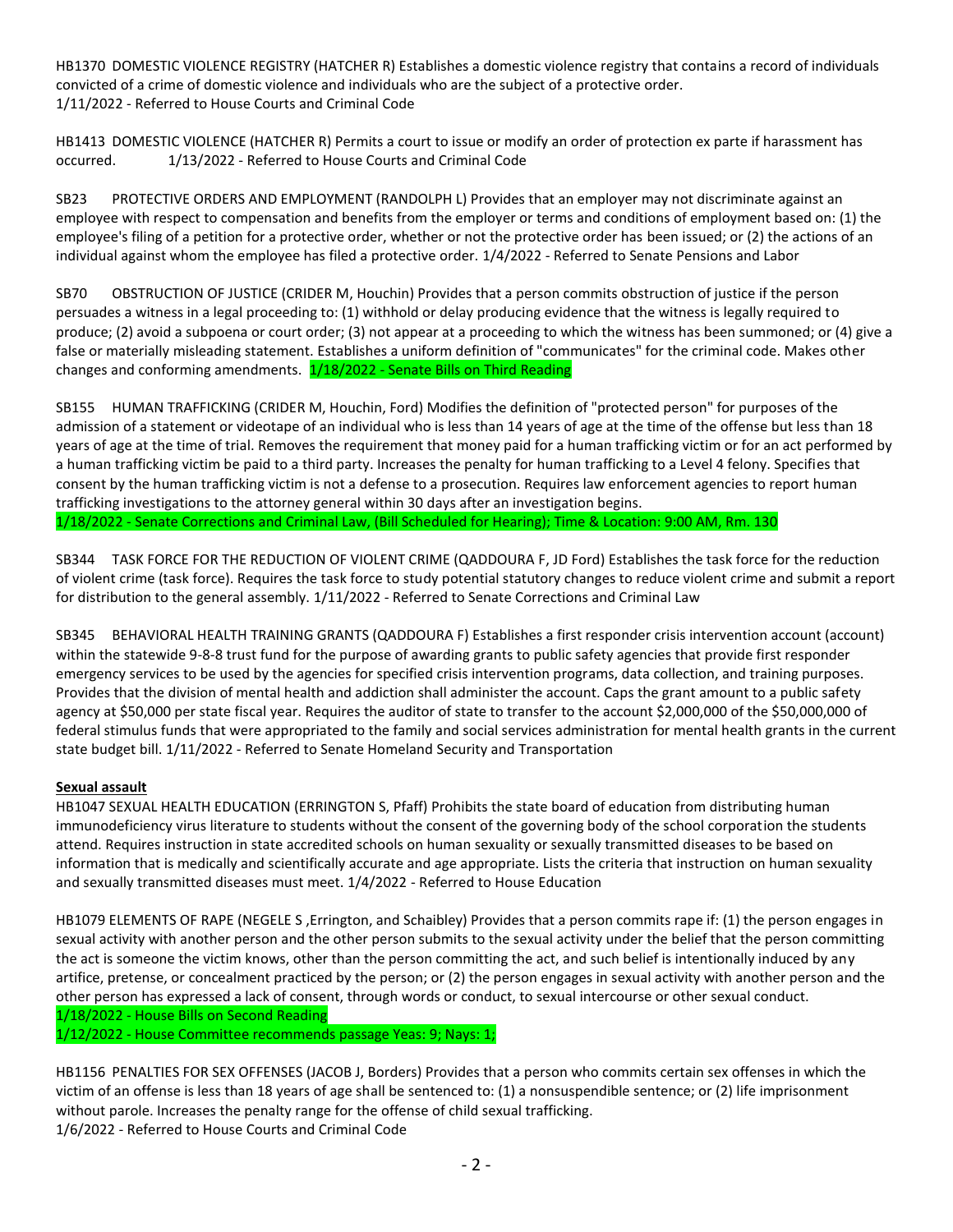HB1191 CHILD EXPLOITATION AND CHILD PORNOGRAPHY (KARICKHOFF M, Steuerwald and VanNatter) Provides that a person who knowingly or intentionally produces, disseminates, or possesses with intent to disseminate an image that depicts or describes sexual conduct: (1) by a child who the person knows is less than 18 years of age; (2) by a child who appears to be less than 18 years of age and the representation of the image is obscene; or (3) that is a representation of a child who appears to be less than 18 years of age and the representation of the image is obscene; commits the offense of child exploitation. Provides that a person who knowingly or intentionally receives, possesses, or accesses with intent to view an image that depicts or describes sexual conduct: (1) by a child who the person knows is less than 18 years of age; (2) by a child who appears to be less than 18 years of age and the representation of the image is obscene; or (3) that is a representation of a child who appears to be less than 18 years of age and the representation of the image is obscene; commits the offense of possession of child pornography. Specifies that it is not a required element of the offense of child exploitation or possession of child pornography that the child depicted actually exists under certain circumstances. Defines "image". Makes conforming changes.1/18/2022 - House Bills on Second Reading 1/12/2022 - House Committee recommends passage Yeas: 9; Nays: 0

HB1227 SEX OFFENDER EMPLOYMENT RESTRICTIONS (LINDAUER S) Provides that an offender against children who knowingly or intentionally: (1) obtains employment within 1,000 feet of school property, not including property of an institution providing postsecondary education, a youth program center, a public park, or a licensed day care center; (2) obtains employment within one mile of the residence of the victim of the offender's sex offense; or (3) obtains employment where a child care provider provides child care services; commits a Level 6 felony. Defines "employment". Makes conforming changes. 1/6/2022 - Referred to House Courts and Criminal Code

HB1292 COMPENSATION FOR VICTIMS OF VIOLENT CRIMES (NEGELE S, Engleman and Schaibley) Changes, for purposes of the law concerning compensation to victims of violent crime, the definition of "claimant" to include certain family members of a victim. Expands the list of expenses eligible for compensation to include crime scene cleanup and replacement windows or door locks. Allows the victim services division of the Indiana criminal justice institute to accept proof that evidence was collected during a forensic exam as a claimant's cooperation with law enforcement.

1/18/2022 - House Courts and Criminal Code, (Bill Scheduled for Hearing); Time & Location: 1:30 PM, House Chamber

HB1340 NOTICE OF SEX OFFENDER RESIDENCY (GORE M) Requires the owner of a residential building in which five or more registered sex offenders reside to place a warning sign at each principal entrance to the building. Makes a violation a Class C infraction, and increases the penalty for repeated violations.

1/11/2022 - Referred to House Courts and Criminal Code

SB87 COMPENSATION FOR VICTIMS OF VIOLENT CRIME (CRIDER M) Changes, for purposes of the law concerning compensation to victims of violent crime, the definition of "claimant" to include certain family members of a victim. Expands the list of expenses eligible for compensation to include crime scene cleanup and replacement windows or door locks. 1/4/2022 - Withdrawn

# **Family Law**

HB1104 ASSISTED REPRODUCTION AND GESTATIONAL SURROGACY (EBERHART S) Amends provisions regarding testing of donated human sperm and eggs. Repeals current Indiana law regarding surrogacy agreements. Enacts the gestational surrogacy act, which establishes: (1) presumptions regarding parentage; (2) prerequisites for individuals who wish to enter into a gestational surrogacy agreement; (3) procedural requirements for gestational surrogacy; (4) requirements for gestational surrogacy agreements; (5) support obligations with regard to a child born as the result of gestational surrogacy; (6) remedies for breach of a gestational surrogacy agreement; and (7) provisions for determination of jurisdiction over litigation regarding a gestational surrogacy agreement. Enacts the gamete donation act, which establishes: (1) presumptions regarding parentage of a child born as the result of gamete donation; (2) prerequisites for individuals who wish to enter into a gamete donation agreement; (3) procedural requirements for gamete donation; (4) requirements for gamete donation agreements; (5) provisions regarding parentage of a child born posthumously to a gamete donor; (6) remedies for breach of a gamete donation agreement; and (7) provisions for determination of jurisdiction over litigation regarding a gamete donation agreement. Provides certain criteria for the payment of compensation to an ovum donor. Provides that a gestational surrogacy agreement may not limit the right of the gestational surrogate to make any decision concerning the gestational surrogate's right to terminate or continue a pregnancy. Provides that any term or condition in a gestational surrogacy agreement that contradicts or seeks to abrogate a surrogate's right to continue or terminate a pregnancy is void. Provides that consent from the spouse of a gestational surrogate is not required in the execution of a gestational surrogacy agreement and defines the legal relationship between the spouse of a gestational surrogate and a resulting child. Provides that certain conditions must be met prior to the issuance of a prebirth court order by a court. Requires all reproductive endocrinologists and mental health professionals engaging in gestational surrogacy matters to remain informed of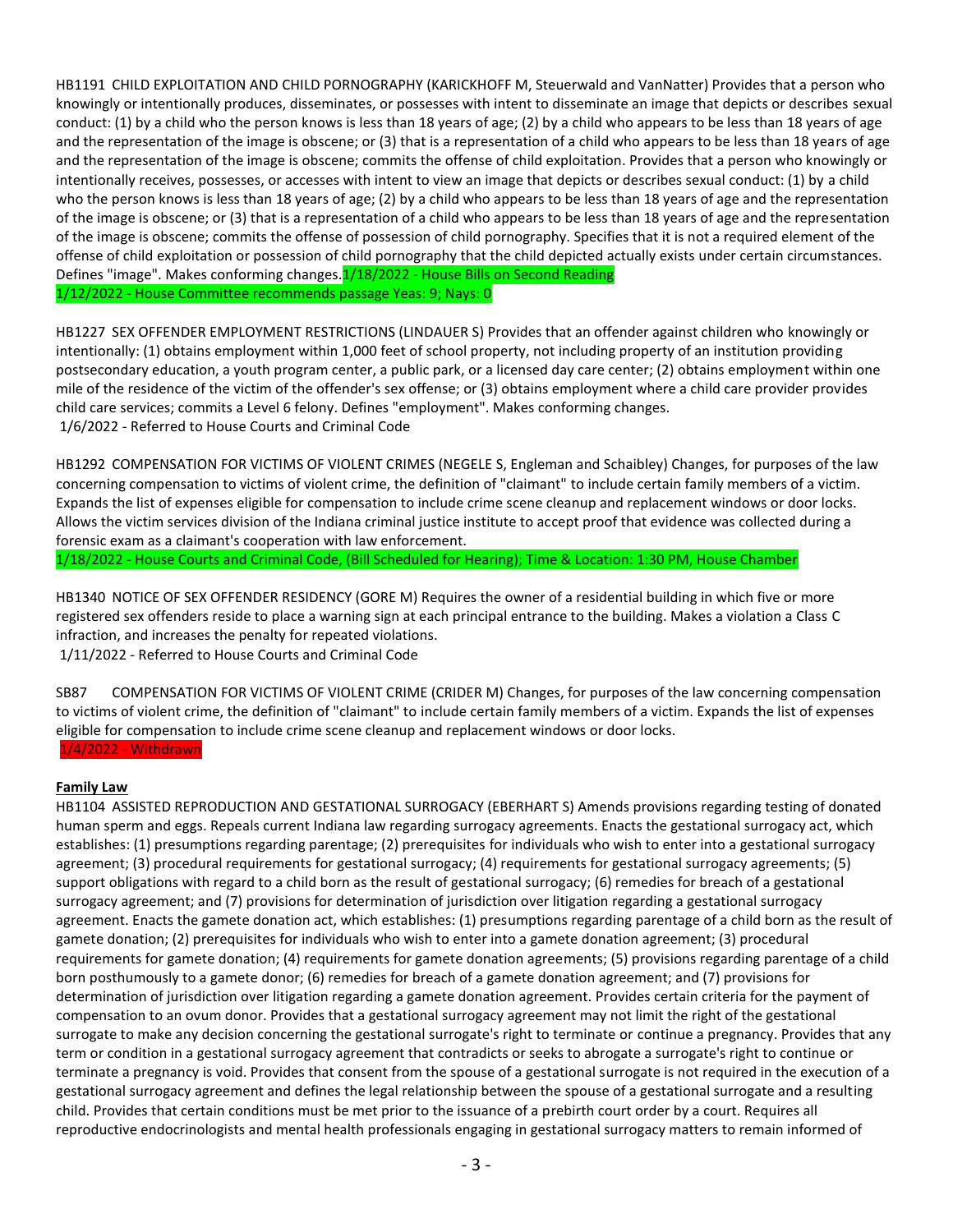recommended guidelines published by the American Society for Reproductive Medicine and the American College of Obstetricians and Gynecologists. Provides that court orders concerning gestational surrogacy do not provide a court with jurisdiction over the matters of child custody or child support if jurisdiction over the matters is not otherwise authorized. Provides that a court order concerning the establishment of parentage shall be given full faith and credit in another state if an Indiana establishment of parentage court order constitutes a signed record and otherwise complies with the laws of the other state. Exempts donor compensation for gamete donation from certain prohibitions concerning the sale of a human ovum, zygote, embryo, or fetus under certain circumstances. Allows the retrieval of gametes from a person who is: (1) deceased; (2) brain dead; (3) comatose; or (4) in a persistent vegetative state; in certain instances. Specifies that: (1) maternity; and (2) paternity; must be established not later than four years after the death of a parent in instances involving children born through use of assisted reproduction. Specifies factors for a court to consider when deciding upon the disposition of cryopreserved embryos: (1) during a divorce or separation; and (2) in the absence of an agreement concerning the ultimate disposition of cryopreserved embryos. Defines certain terms. Makes conforming amendments. 1/4/2022 - Referred to House Judiciary

HB1146 ADOPTION TAX CREDIT STUDY AND EVALUATION (DAVISSON J) Requires the commission on improving the status of children in Indiana to study and evaluate issues regarding the adoption tax credit, make findings and recommendations regarding the tax credit, including whether the credit amount needs to be increased, and submit a report with its findings and recommendations to the general assembly by November 1, 2022. 1/6/2022 - Referred to Committee on Ways and Means

HB1208 VARIOUS PROBATE AND TRUST MATTERS (YOUNG J) In one instance in the law on health care advance directives, changes the word "testator" to "declarant". Amends several provisions relating to the filing of notices to make those provisions consistent with Rules of Trial Procedure 86 and 87 concerning electronic filing. Resolves inconsistencies in two sections of the chapter on dispensing with administration so that those sections authorize a fiduciary to distribute and disburse the estate assets before filing a closing statement. Authorizes the appointment of a special administrator under certain circumstances and establishes a procedure for the appointment of a special administrator for the purpose of pursuing a claim for a decedent's wrongful death. In a section concerning the filing of an electronic will, replaces an incorrect reference with a reference to the Rules on Access to Court Records. Provides that a video or audio recording of a principal who executes a power of attorney may be admissible as evidence of matters relevant to the validity or enforceability of the power of attorney. Provides that any objection to a final account and petition for distribution of a decedent's estate must be filed at least 14 days before the hearing date. Eliminates references to a trustee "docketing" a trust and identifies permissible methods for the filing of a copy of a trust instrument with a court. Amends two definitions of "electronic power of attorney" to provide that an electronic power of attorney may be signed in the presence of witnesses instead of being notarized. Makes technical corrections. (The introduced version of this bill was prepared by the probate code study commission.) 1/18/2022 - House Bills on Second Reading

HB1329 PHYSICAL CUSTODY AND PARENTING TIME (VANNATTER H) Adds a rebuttable presumption in child custody proceedings that: (1) joint physical custody is in the best interests of the child; and (2) equal parenting time is in the best interests of the child. Provides that a court, in determining custody of a child, shall consider evidence that relocation of the child to an area outside the jurisdiction of the court is not in the child's best interests, unless written consent to the relocation is provided to the court by: (1) both parents of the child; and (2) the child's de facto custodian, if the court finds that the child has been cared for by a de facto custodian. Provides that the default joint physical custody or parenting time schedule is to alternate weekly physical custody of the child, unless the parents submit an alternative schedule that is approved by the court. Provides that a noncustodial parent is entitled to reasonable parenting time rights unless the court finds by clear and convincing evidence that parenting time might: (1) endanger the child's physical health and well-being; or (2) significantly impair the child's emotional development. Provides that if a court finds that granting parenting time to a noncustodial parent is not in the child's best interests, the court shall document the court's findings of fact and conclusions in writing and provide the written findings and conclusions to: (1) both parents of the child; and (2) the de facto custodian of the child, if the court finds that the child has been cared for by a de facto custodian. Provides that a court shall not restrict a parent's parenting time rights unless the court finds by clear and convincing evidence that the parenting time might endanger the child's physical health or significantly impair the child's emotional development. Provides that a court shall (rather than may, under current law) provide in a parenting time order or modification of a parenting time order for a security, bond, or other guarantee to secure enforcement of the parenting time order. Provides that a noncustodial parent may make up parenting time missed as the result of: (1) the noncustodial parent's: (A) active deployment in the armed forces of the United States; (B) active service in a state, county, or local law enforcement agency; (C) active service in a fire department; or (D) employment related trips or training; or (2) other factors the court considers to have directly impeded participation of the parent in parenting time. Provides that a noncustodial parent who is barred by a custodial parent from exercising parenting time rights granted to the noncustodial parent by a court may file for an injunction against the custodial parent in a court that has jurisdiction over a child custody proceeding with regard to the child. Provides that if a court: (1) issues an injunction or temporary restraining order with regard to a custodial parent's denial of court ordered parenting time to the child's noncustodial parent; and (2) finds that the custodial parent has, without justifiable cause, violated the injunction or temporary restraining order; the court may modify custody of the child.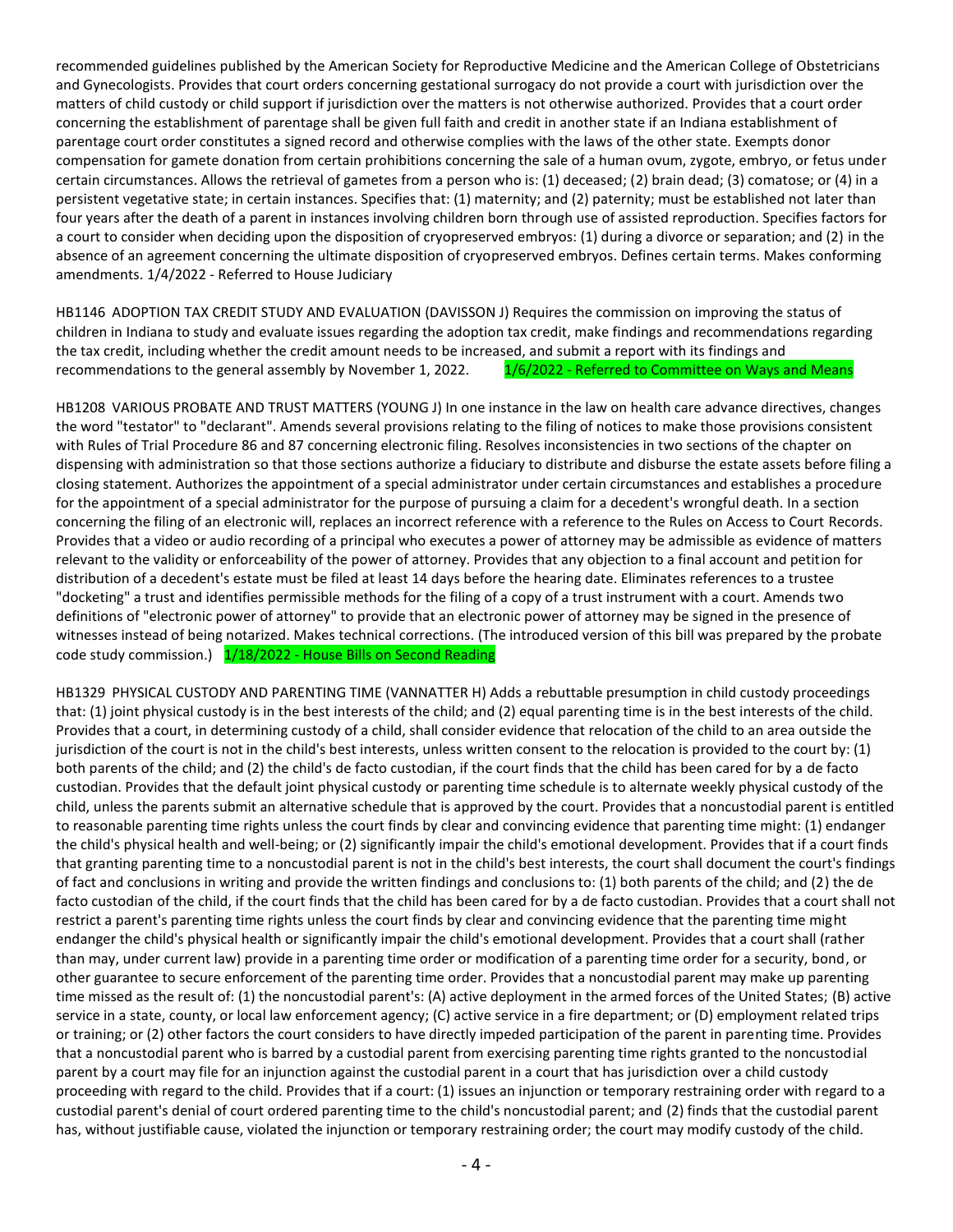Current Status: 1/11/2022 - Referred to House Judiciary

HB1355 PATERNITY AND CHILD CUSTODY ACTIONS (DEVON D) Amends the circumstances under which the department of child services (DCS), or a prosecuting attorney on behalf of DCS, may file a paternity action as next friend of a child. Provides that a child who is the subject of: (1) a petition alleging that the child is a child in need of services (CHINS); or (2) a proceeding to terminate parental rights; may initiate a paternity action on the child's own behalf through the child's next friend. Specifies the basis for survival of orders of a court in a CHINS or delinquency action when a separate court has reciprocal jurisdiction over the child in a concurrent paternity action. 1/11/2022 - Referred to House Judiciary

HB1404 ABUSIVE LITIGANTS (AUSTIN T) Establishes a procedure for a court to determine that an individual is an abusive litigant, and prohibits an abusive litigant from filing or continuing a civil action or civil appeal without permission of the court. 1/13/2022 - Referred to House Judiciary

SB67 SMALL ESTATES (LANANE T) Increases the value of estates that may be distributed via affidavit from \$50,000 to \$100,000. Increases the threshold for summary procedures for unsupervised estates from \$50,000 to \$100,000. (The introduced version of this bill was prepared by the probate code study commission.)  $1/18/2022$  - Senate Bills on Second Reading

SB193 PROBATE CODE STUDY COMMISSION (SANDLIN J) Provides that the chief justice of the supreme court, or the chief justice's designee, is a nonvoting member of the probate code study commission (commission). Provides that eight affirmative votes are required for the commission to take final action.

1/19/2022 - Senate Judiciary, (Bill Scheduled for Hearing); Time & Location: 1:30 PM, Rm. 130

SB270 CHILD CUSTODY AND PARENTING TIME (DONATO S) Adds stalking to the definition of "domestic or family violence" for purposes of family and juvenile law. Amends as follows the factors a court must consider in determining child custody: (1) Provides that more consideration must be given to the wishes of the child if the child expresses fear of a parent, or of a family or household member of a parent, based on past conduct of the parent or family or household member that is contrary to the child's best interests. (2) Provides that the court shall consider the degree to which the custody determination will allow continuity of the child's relationship with the child's parent or parents, the child's siblings, and any other person who may significantly affect the child's best interests. (3) Provides that the court shall consider the degree to which the custody determination will ensure the mental and physical health and safety of the child. (4) Provides that if the court finds evidence of a pattern of domestic or family violence committed by either parent, or by a family or household member of either parent, the court shall consider the degree to which the custody determination will safeguard the child, or a parent of the child, from the domestic or family violence. (5) Provides that the court shall consider whether either parent, or a family or household member of either parent, is the subject of a protective order with respect to which: (A) the child or the other parent is a protected party; and (B) the issuing court found that the subject of the protective order committed domestic or family violence against the protected party. (6) Provides that the court shall not weigh a parent's housing instability against the parent for purposes of determining custody if the court finds that the parent's housing instability: (A) is the result of domestic or family violence committed against the parent; and (B) has persisted for not more than six months since the most recent incidence of domestic or family violence. Provides that if the court in a child custody action finds evidence of a pattern of domestic or family violence committed by either parent, or by a family or household member of either parent, or finds that the child or a parent of the child is at risk of domestic or family violence by a parent or by a family or household member of a parent, the court shall: (1) include in the court's custody order any condition or restriction the court considers reasonably necessary to safeguard the child, or a parent of the child, from the domestic or family violence; and (2) annually review the custody order to determine whether the condition or restriction continues to be in the child's best interests. Provides for the imposition of conditions, restrictions, or supervision requirements in a parenting time order if the court finds that a noncustodial parent, or a family or household member of the noncustodial parent, has been convicted of a crime involving domestic or family violence or has demonstrated a pattern of child abuse or neglect or a pattern of domestic or family violence, and requires the court to annually review the parenting time order to determine whether continuation of the condition, restriction, or supervision requirement continues to be in the child's best interests. Provides that for purposes of making a determination regarding parenting time, a court may consider an unsubstantiated or substantiated report of child abuse or neglect as evidence of a pattern of child abuse or neglect only on the basis of the court's de novo review of the report. Provides that a court shall not award attorney's fees, court costs, or other litigation expenses to the prevailing party in a parenting time action on the basis of the action having been brought frivolously or vexatiously if the court finds that the party that brought the action: (1) brought the action in good faith; and (2) reasonably believed the action was necessary to protect the child. Requires a court that appoints a guardian ad litem in a child custody or parenting time action to, if practicable, appoint a guardian ad litem who has received training concerning child abuse, domestic abuse, and the effect of child abuse and domestic abuse on a child. Allows the office of judicial administration to establish a continuing education program for judges and court personnel regarding child abuse and neglect. 1/10/2022 - Referred to Senate Judiciary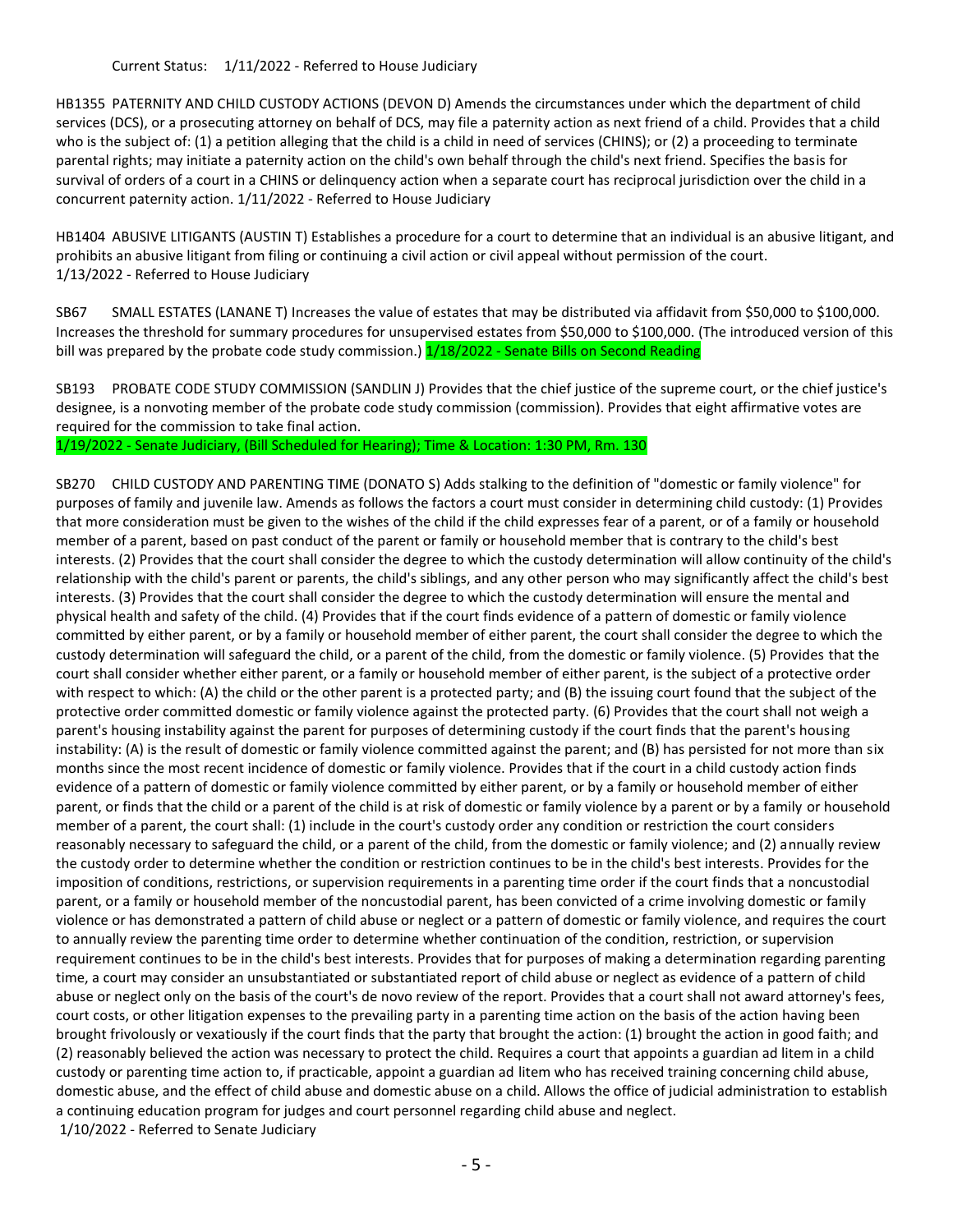SB410 TERMINATION OF PARENT-CHILD RELATIONSHIP (BOHACEK M) Allows a kinship caregiver of a child to intervene as a party in proceedings to terminate the parent-child relationship concerning the child. Provides that a kinship caregiver who intervenes as a party in proceedings to terminate the parent-child relationship is entitled to counsel for purposes of the proceedings, and that the court shall appoint counsel for the kinship caregiver if the court finds that the kinship caregiver is indigent. Provides that a judge who presided over child in need of services or delinquency proceedings with respect to a child may not be the judge who presides over proceedings to terminate the parent-child relationship with respect to the child.1/12/2022 - Referred to Senate Judiciary

# **Criminal Justice**

HB1004 DEPARTMENT OF CORRECTION (FRYE R) Amends and updates certain terms involving direct placement in a community corrections program. Updates the definition of "community corrections program". Specifies that a court may suspend any portion of a sentence and order a person to be placed in a community corrections program for the part of the sentence which must be executed. Provides that a person placed on a level of supervision as part of a community corrections program: (1) is entitled to earned good time credit; (2) may not earn educational credit; and (3) may be deprived of earned good time credit. Provides that when a person completes a placement program, the court may place the person on probation. Provides that a court may commit a person convicted of a Level 6 felony to the department of correction (department). (Current law provides that, under certain circumstances, a person convicted of a Level 6 felony may not be committed to the department.) Makes conforming changes.

Current Status: 1/12/2022 - Referred to Senate

All Bill Status: 1/11/2022 - Senate sponsors: Senators Koch and Freeman

1/11/2022 - added as coauthors Representatives Lehman, May, Negele, Heaton, Teshka J, Speedy, Baird, Schaibley, Clere, Zent, Ziemke, Gutwein, Abbott D, Miller, O'Brien T, Leonard, Cook, Karickhoff, Young J, Rowray E, Manning, Linda 1/11/2022 - Third reading passed; Roll Call 7: yeas 90, nays 3

HB1156 PENALTIES FOR SEX OFFENSES (JACOB J) Provides that a person who commits certain sex offenses in which the victim of an offense is less than 18 years of age shall be sentenced to: (1) a nonsuspendible sentence; or (2) life imprisonment without parole. Increases the penalty range for the offense of child sexual trafficking. 1/6/2022 - Referred to House Courts and Criminal Code

HB1294 RESTRAINT OF PREGNANT INMATES (FLEMING R) Provides that a correctional facility shall: (1) use the least restrictive restraints necessary on a pregnant inmate when the pregnant inmate is in the second or third trimester of pregnancy; or (2) use no restraints on a pregnant inmate who is in labor, delivering a baby, recuperating from a delivery, or dealing with a medical emergency related to the pregnancy, with certain exceptions. Provides that a correctional facility and a county jail shall provide specific care, treatment, and education for pregnant inmates and inmates who have recently given birth. Requires that, not later than June 30 of each year, the commissioner of correction shall: (1) compile a report that includes an account of every instance when a pregnant inmate has been restrained in a correctional facility; and (2) submit the report to the governor, the chief justice, and the legislative council. Repeals the current statute concerning prenatal and postnatal care and treatment and incorporates it into a new chapter concerning medical care and treatment for pregnant inmates. Defines "pregnant inmate" and "restraints". 1/18/2022 - House Courts and Criminal Code, (Bill Scheduled for Hearing); Time & Location: 1:30 PM, House Chamber

HB1300 BAIL (MAYFIELD P) Allows a charitable organization to pay bail on behalf of a defendant if the organization: (1) is certified by the commissioner of the department of insurance; (2) pays cash bail in the amount of \$2,000 or less on behalf of a defendant charged only with a misdemeanor; (3) only pays bail for a defendant who is indigent; (4) is represented by a bail agent; and (5) meets certain other requirements. Exempts from the certification requirement a charitable organization that pays bail for not more than two individuals in any 180 day period. Provides that if money or bonds have been set, bail by surety may be substituted for the money or bonds at any time before a breach. Provides that a case management system developed and operated by the office of judicial administration must include a searchable field for certain information of the person or entity that pays bail for an individual. 1/11/2022 - Referred to House Financial Institutions and Insurance

HB1341 INDUCING SUICIDE (GORE M) Defines "individual with suicidal ideation" and "undue influence". Provides that a person who, with the intent to cause an individual to commit suicide, persuades, encourages, or induces the individual to commit suicide, commits inducing suicide, a Level 5 felony, if: (1) the person knows that the individual is an individual with suicidal ideation; (2) the person has undue influence over the individual; and (3) the individual commits or attempts to commit suicide. Makes conforming amendments. 1/11/2022 - Referred to House Courts and Criminal Code

HB1414 BAIL (HATCHER R) Prohibits a court from requiring an arrestee to pay bail as a condition of pretrial release, unless: (1) the court finds by clear and convincing evidence that the arrestee is a flight risk or danger to the community; (2) the arrestee is charged with murder or treason; (3) the arrestee is on pretrial release not related to the incident that is the basis for the present arrest; or (4) the arrestee is on probation, parole, or other community supervision. Requires that the amount of bail be the lowest amount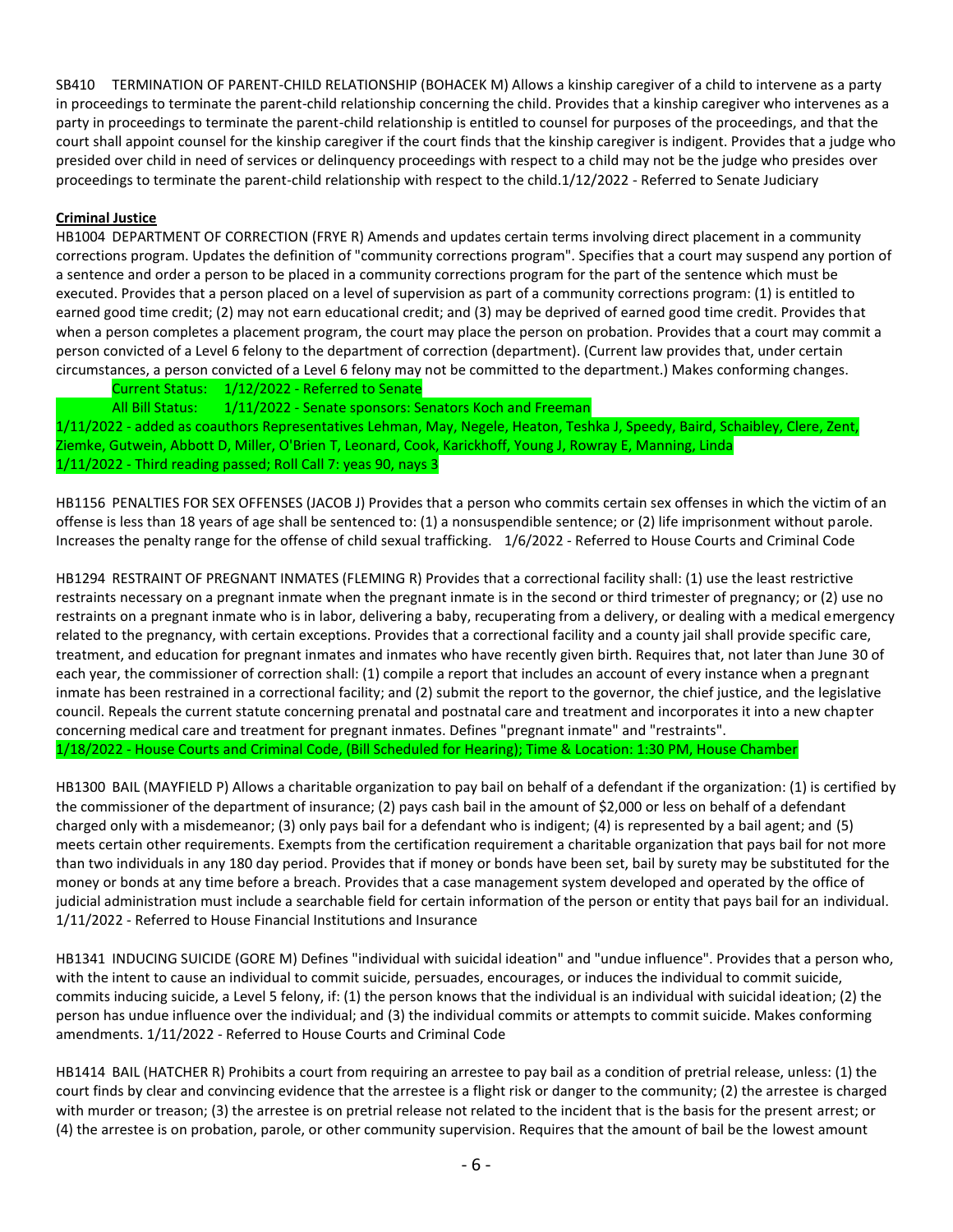required, based on the defendant's financial circumstances, to assure the arrestee's appearance at trial and to protect the community. 1/13/2022 - Referred to House Courts and Criminal Code

SB6 BAIL FOR VIOLENT ARRESTEES (YOUNG M) Defines "violent arrestee" and "minimum bail amount", and requires: (1) a court to review the probable cause affidavit or arrest warrant before releasing a violent arrestee on bail; (2) bail to be set following a hearing in open court; and (3) a violent arrestee released on bail to pay 100% of the minimum bail amount by cash deposit. Prohibits a third party who is not a close relative of the violent arrestee from posting bail for the violent arrestee. 1/18/2022 - Senate Corrections and Criminal Law, (Bill Scheduled for Hearing); Time & Location: 9:00 AM, Rm. 130

SB7 MARION COUNTY CRIME REDUCTION PILOT (SANDLIN J) Establishes the Marion County crime reduction board (board) as part of the Marion County crime reduction pilot project. Allows the board to approve interoperability agreements between law enforcement agencies to expand the jurisdiction, duties, and responsibilities of law enforcement agencies operating in downtown Indianapolis. 1/18/2022 - Senate Corrections and Criminal Law, (Bill Scheduled for Hearing); Time & Location: 9:00 AM, Rm. 130

SB8 NONPROFIT BAIL FUNDING (FREEMAN A) Allows a charitable organization to pay bail on behalf of a defendant if the organization meets certain criteria. Exempts from the certification requirement a charitable organization that pays bail for not more than two individuals in any 180 day period. Provides that if money or bonds have been set, bail by surety may be substituted for the money or bonds at any time before a breach. Prohibits the state and a political subdivision from: (1) posting bail for any person; or (2) providing a grant to any entity that provides funding for any person. Requires a court to apply the bail to certain court costs. Prohibits an entity that has received a grant from the state or a political subdivision from posting bail for any person or providing a grant, directly or indirectly, to an entity that posts bail for any person.

Current Status: 1/18/2022 - Senate Corrections and Criminal Law, (Bill Scheduled for Hearing); Time & Location: 9:00 AM, Rm. 130

SB9 ELECTRONIC MONITORING STANDARDS (WALKER K) Establishes standards, including staffing minimums and notification time frames, for persons and entities responsible for monitoring individuals required to wear a monitoring device as a condition of probation, parole, pretrial release, or community corrections. Makes conforming amendments. Provides that a defendant commits escape if the defendant disables or interferes with the operation of an electronic monitoring device. (Under current law, the defendant commits the offense by removing an electronic monitoring device.) Requires a court to revoke the bail of a defendant who commits escape.

Current Status: 1/18/2022 - Senate Corrections and Criminal Law, (Bill Scheduled for Hearing); Time & Location: 9:00 AM, Rm. 130

SB10 MARION COUNTY VIOLENT CRIME REDUCTION PILOT (CRIDER M) Establishes the: (1) Marion County violent crime reduction pilot project; and (2) Marion County violent crime reduction pilot project fund; to identify violent crime reduction districts in Marion County and to provide grants for overtime and additional law enforcement services in the violent crime reduction districts. Defines "violent crime reduction district". 1/18/2022 - Senate Corrections and Criminal Law, (Bill Scheduled for Hearing); Time & Location: 9:00 AM, Rm. 130

SB94 SENTENCE MODIFICATION (BOHACEK M) Establishes a procedure to allow certain inmates in the department of correction (department) an additional opportunity to request sentence modification from the sentencing court if the department has recommended sentence modification. Requires that an inmate who receives sentence modification be placed under supervision of: (1) a community transition program; (2) a court; (3) community corrections program; or (4) a supervised reentry program. 1/11/2022 - House sponsor: Representative Clere, Negele

1/11/2022 - Third reading passed; Roll Call 10: yeas 34, nays 12

SB188 PAROLE (GLICK S) Specifies that a person placed on parole following a term of imprisonment that includes a sentence for a crime of violence may be released on parole for not more than 24 months. Provides that time served while confined to a prison or jail does not count toward time served on parole. 1/6/2022 - Referred to Senate Corrections and Criminal Law

# **Guns**

HB1077 FIREARMS MATTERS (SMALTZ B) Repeals the law that requires a person to obtain a license to carry a handgun in Indiana. Specifies that certain persons who are not otherwise prohibited from carrying or possessing a handgun are not required to obtain or possess a license or permit from the state to carry a handgun in Indiana. Prohibits certain individuals from knowingly or intentionally carrying a handgun. Creates the crime of "unlawful carrying of a handgun" and specifies the penalties for committing this crime. Allows particular individuals who do not meet the requirements to receive a handgun license and are not otherwise prohibited to carry a handgun in limited places. Allows a resident of Indiana to obtain in certain circumstances a license to carry a handgun in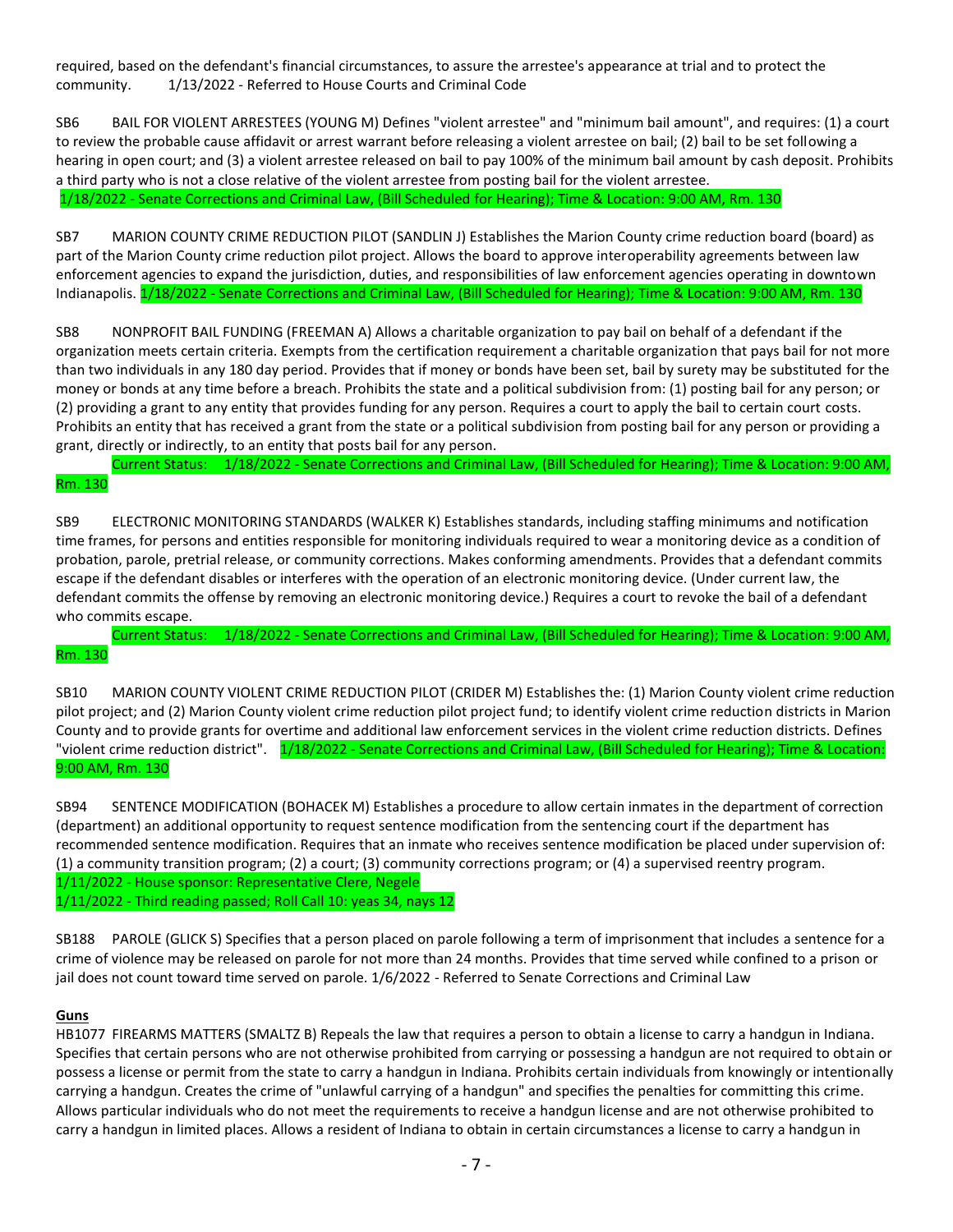Indiana. Makes theft of a firearm a Level 5 felony. Defines certain terms. Makes conforming amendments and repeals obsolete provisions. 1/11/2022 - Senate sponsors: Senators Koch, Tomes, Houchin, Messmer 1/11/2022 - Third reading passed; Roll Call 8: yeas 64, nays 29

HB1114 SELF-DEFENSE (LUCAS J) Specifies that "reasonable force" includes the pointing of a loaded or unloaded firearm for purposes of arrest or to prevent an escape, or for self-defense. 1/4/2022 - Referred to House Courts and Criminal Code

HB1127 CONSTITUTIONAL CARRY (JACOB J) Repeals the law that requires a person to obtain a license to carry a handgun in Indiana. Provides that a nonresident of Indiana may carry a handgun in Indiana without possessing a license or permit to carry a handgun from the person's state of residence. Allows a member of the: (1) general assembly; (2) general assembly's professional staff; or (3) lobby registration commission; to possess a handgun on the Indiana government center campus if the person is otherwise permitted to possess a handgun. Allows a person who wishes to carry a handgun in another state under a reciprocity agreement entered into by Indiana and the other state to obtain a license to carry a handgun. Beginning July 1, 2022, permits a person not otherwise prohibited from possessing a firearm under state or federal law to possess a firearm on any property that is: (1) affiliated with; (2) operated or managed by; (3) owned by; or (4) leased by; the department of natural resources. Defines certain terms. Makes conforming amendments. 1/4/2022 - Referred to House Public Policy

HB1132 FIREARMS MATTERS (LUCAS J) Allows a person to possess or carry a handgun without a license unless the person: (1) has been convicted of certain crimes or delinquent offenses; (2) has been prohibited by a court from possessing a handgun or has been found by a court to be dangerous; or (3) has been found by a court to be mentally incompetent, has been involuntarily committed, or has been the subject of a 90 day or regular commitment. Repeals the current offense of carrying a handgun without a license and makes it a Class A misdemeanor for certain persons to possess or carry a handgun. Increases the penalty to a Level 5 felony in some instances. Makes conforming amendments and repeals obsolete provisions. 1/4/2022 - Referred to House Public Policy

HB1233 POSSESSION OF FIREARMS (PAYNE Z) Repeals provisions concerning the: (1) confiscation and retention of firearms from a dangerous person; (2) compilation and publication of statistics related to the confiscation and retention of firearms from a dangerous person; and (3) making of a false report that a person is dangerous. Modifies a provision concerning a petition to find that an individual is no longer dangerous. 1/6/2022 - Referred to House Public Policy

HB1264 SURRENDER OF FIREARMS FOR DOMESTIC VIOLENCE CRIMES (SMITH V) Provides that a person who: (1) has been convicted of a crime of domestic violence; and (2) knowingly or intentionally possesses a firearm; commits a Class A misdemeanor. Specifies certain defenses. Requires a court to issue an order, upon entry of a judgment of conviction for domestic battery or a crime of domestic violence, that: (1) prohibits ownership or possession of a firearm; (2) requires the defendant to surrender: (A) any firearm owned or possessed by the defendant; and (B) any license or permit to carry a handgun (license); and (3) requires confiscation, within 72 hours, of any firearm or license owned or possessed by the defendant. Provides that a domestic batterer who knowingly or intentionally fails to surrender a certain firearm or license commits a Class A misdemeanor, enhanced to a Level 6 felony in specific instances. Provides certain defenses. Specifies how a confiscated firearm or license shall be returned or disposed of if a defendant's right to possess a firearm is restored. Defines certain terms. 1/10/2022 - Referred to House Courts and Criminal Code HB1312 ENFORCEMENT OF FEDERAL FIREARMS LAWS (ELLINGTON J) Prohibits certain law enforcement officers from enforcing particular federal firearms laws that are more restrictive than Indiana law. Permits the filing of an action by a person injured by an officer's enforcement of those laws. Specifies exceptions and defines certain terms. 1/11/2022 - Referred to House Public Policy

SB14 FIREARMS MATTERS (TOMES J) Makes the current offense of carrying a handgun without a license applicable only to persons who are at least 18 years of age but less than 21 years of age. Allows certain persons who are at least 21 years of age to possess or carry a handgun without a license unless the person fits into one of several categories, including a person who: (1) has been convicted of, or arrested for, specified crimes or delinquent offenses; (2) has been prohibited by a court from possessing a handgun or has been found by a court to be dangerous; or (3) has been found by a court to be mentally incompetent, has been involuntarily committed, or has been the subject of a 90 day or regular commitment. Allows certain persons who: (1) do not meet the requirements to receive a license to carry a handgun; and (2) are not otherwise barred from carrying or possessing a handgun by state law; to carry a handgun in specified instances. Makes it a Class A misdemeanor for particular persons to possess or carry a handgun. Increases the penalty to a Level 5 felony in some instances. Defines certain terms. Makes conforming amendments and repeals obsolete provisions. 1/19/2022 - Senate Judiciary, (Bill Scheduled for Hearing); Time & Location: 1:30 PM, Rm. 130

SB15 GOVERNMENT ACQUISITION AND DISPOSITION OF FIREARMS (TOMES J, Kruse) Specifies that a law enforcement agency having possession of a firearm may not destroy the firearm unless the serial number of the firearm was obliterated at the time the law enforcement agency took custody of it. Prohibits a local unit of government, including a law enforcement agency, from conducting a firearm buyback program. 1/4/2022 - Referred to Senate Judiciary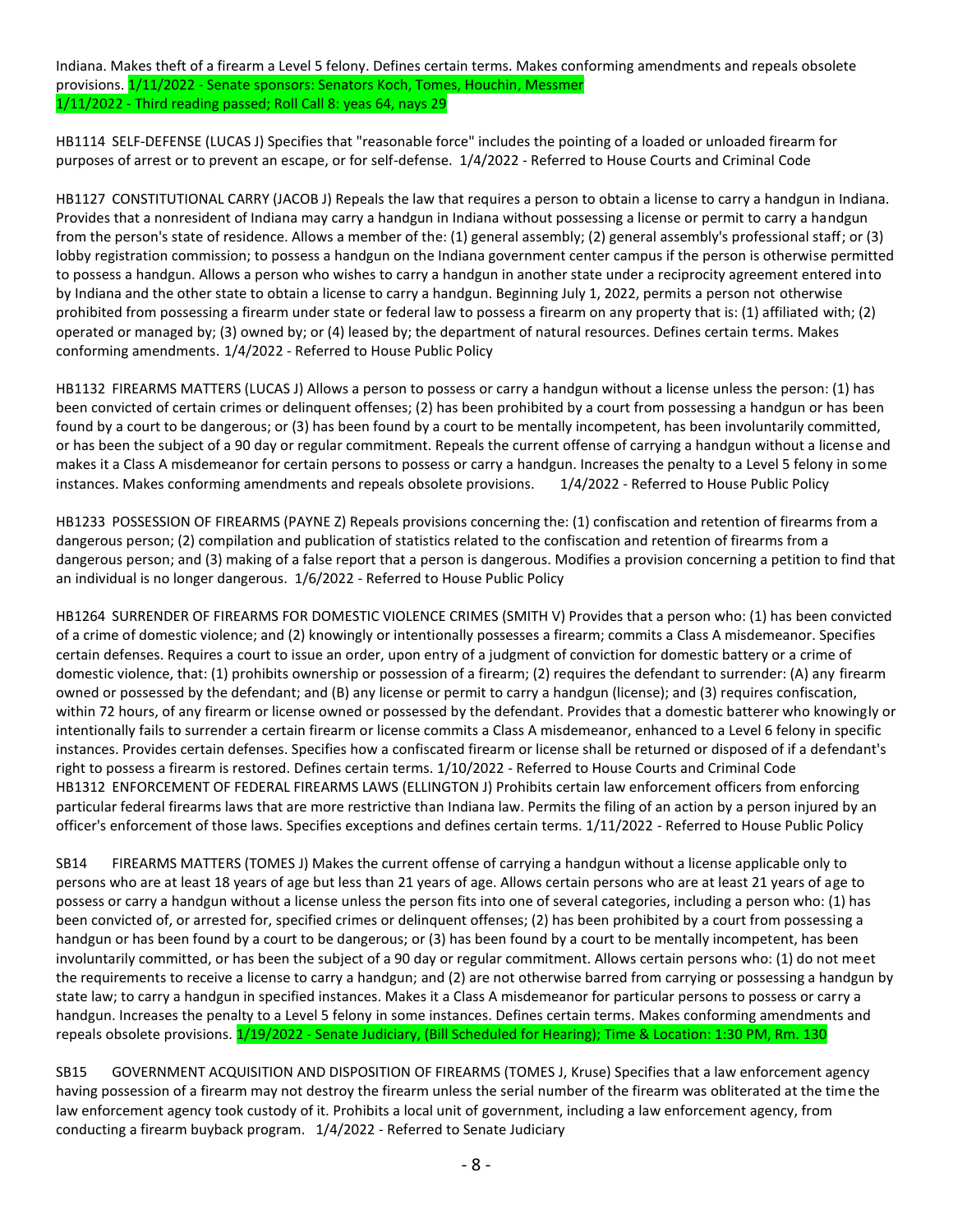SB19 SENTENCE ENHANCEMENT FOR USE OF FIREARM (GASKILL M) Adds an investigator for the inspector general to the definition of "police officer" for purposes of the statute providing a sentence enhancement for individuals who point or discharge a firearm at a police officer while committing certain crimes.

1/18/2022 - Senate Bills on Second Reading

1/12/2022 - Senate Judiciary, (Bill Scheduled for Hearing); Time & Location: 2:00 PM, Rm. 130

SB28 PROHIBITION OF FIREARMS AT POLLING PLACES (RANDOLPH L) Prohibits a person from carrying a firearm in, on, or near: (1) a chute; (2) polls; (3) areas where voters congregate or are likely to congregate; or (4) any room where ballots are being counted. Provides that the offense is a Class C misdemeanor. Enhances the offense to a: (1) Class A misdemeanor if the person has a prior unrelated conviction for the offense; or (2) Level 6 felony if the person points the firearm at another person. Specifies: (1) a defense; and (2) certain notice requirements. Prohibits certain other defenses. Defines certain terms. Makes conforming amendments. 1/4/2022 - Referred to Senate Corrections and Criminal Law

SB33 POSSESSION OF FIREARMS BY RETIRED LAW ENFORCEMENT OFFICERS (SANDLIN J) Provides that a retired law enforcement officer may possess a firearm on school property under certain conditions. 1/4/2022 - Referred to Senate Judiciary

SB228 ACQUISITION AND STORAGE OF FIREARMS (QADDOURA F, JD Ford) Prohibits a person from keeping or storing an unsecured firearm on any premises controlled by the person under certain circumstances. Makes the failure to secure a firearm a Level 6 felony if the offense results in injury or death, enhances the offense to a Level 5 felony if the person has a prior unrelated conviction, and provides a defense. Requires a person wishing to transfer a firearm to another person to transact the transfer through a firearms dealer (dealer), subject to certain exceptions, and specifies the procedure to be used by the dealer to effect the transfer. Grants a dealer who completes a transfer civil immunity. Provides that a person who makes a false statement to a dealer for the purpose of completing a third party transfer commits firearm transfer fraud, a Level 6 felony, and enhances the penalty if the person has a prior unrelated conviction. Specifies that a dealer or other person who transfers a firearm in violation of certain requirements commits unlawful transfer of a firearm, a Level 6 felony, and enhances the offense to a Level 5 felony if the dealer or person has a prior unrelated conviction. Makes conforming amendments. 1/6/2022 - Referred to Senate Corrections and Criminal Law

SB311 FIREARMS MATTERS (HOUCHIN E) Repeals the law that requires a person to obtain a license to carry a handgun in Indiana. Specifies that certain persons who are not otherwise prohibited from carrying or possessing a handgun are not required to obtain or possess a license or permit from the state to carry a handgun in Indiana. Prohibits certain individuals from knowingly or intentionally carrying a handgun. Creates the crime of "unlawful carrying of a handgun" and specifies the penalties for committing this crime. Allows particular individuals who do not meet the requirements to receive a handgun license and are not otherwise prohibited to carry a handgun in limited places. Allows a resident of Indiana to obtain in certain circumstances a license to carry a handgun in Indiana. Makes theft of a firearm a Level 5 felony. Defines certain terms. Makes conforming amendments and repeals obsolete provisions. 1/11/2022 - Referred to Senate Judiciary

SB397 DISCRIMINATION AGAINST FIREARM ENTITIES (TOMES J, Kruse) Defines a "firearm entity" as any of the following: (1) A manufacturer, wholesaler, distributor, supplier, or retailer of firearms, firearms accessories, or ammunition. (2) An entity that operates an area for target or other recreational shooting. (3) A firearm trade association. Prohibits a governmental entity from entering into a contract with a company for the purchase of goods or services unless the contract includes a written attestation by the company that: (1) the company does not have a practice, policy, guidance, or directive that discriminates against a firearm entity based solely on the entity's status as a firearm entity; and (2) during the term of the contract, the company will not discriminate against a firearm entity based solely on the entity's status as a firearm entity. Provides that, with certain exceptions, the bill's provisions apply to a contract that: (1) has a value of at least \$100,000; (2) is to be paid partly or wholly from public funds; (3) is between a governmental entity and a company with at least 10 full-time employees; and (4) is entered into after June 30, 2022. Specifies actions that constitute discrimination against a firearm entity for purposes of these provisions. 1/12/2022 - Referred to Senate Judiciary

# **Homelessness and Housing**

HB1012 RENTER'S TAX DEDUCTION FOR DISABLED VETERANS (AYLESWORTH M) Allows a disabled veteran who rents a dwelling as a principal place of residence to claim an additional renter's deduction of up to \$3,000 from the disabled veteran's adjusted gross income. 1/4/2022 - Referred to House Ways and Means

HB1014 ADDITIONAL RENTER'S DEDUCTION FOR DISABLED VETERAN (TORR J) Allows a disabled veteran who rents a dwelling for use as the disabled veteran's principal place of residence to claim an additional renter's deduction from the disabled veteran's adjusted gross income. Provides that the additional deduction may not exceed \$3,000.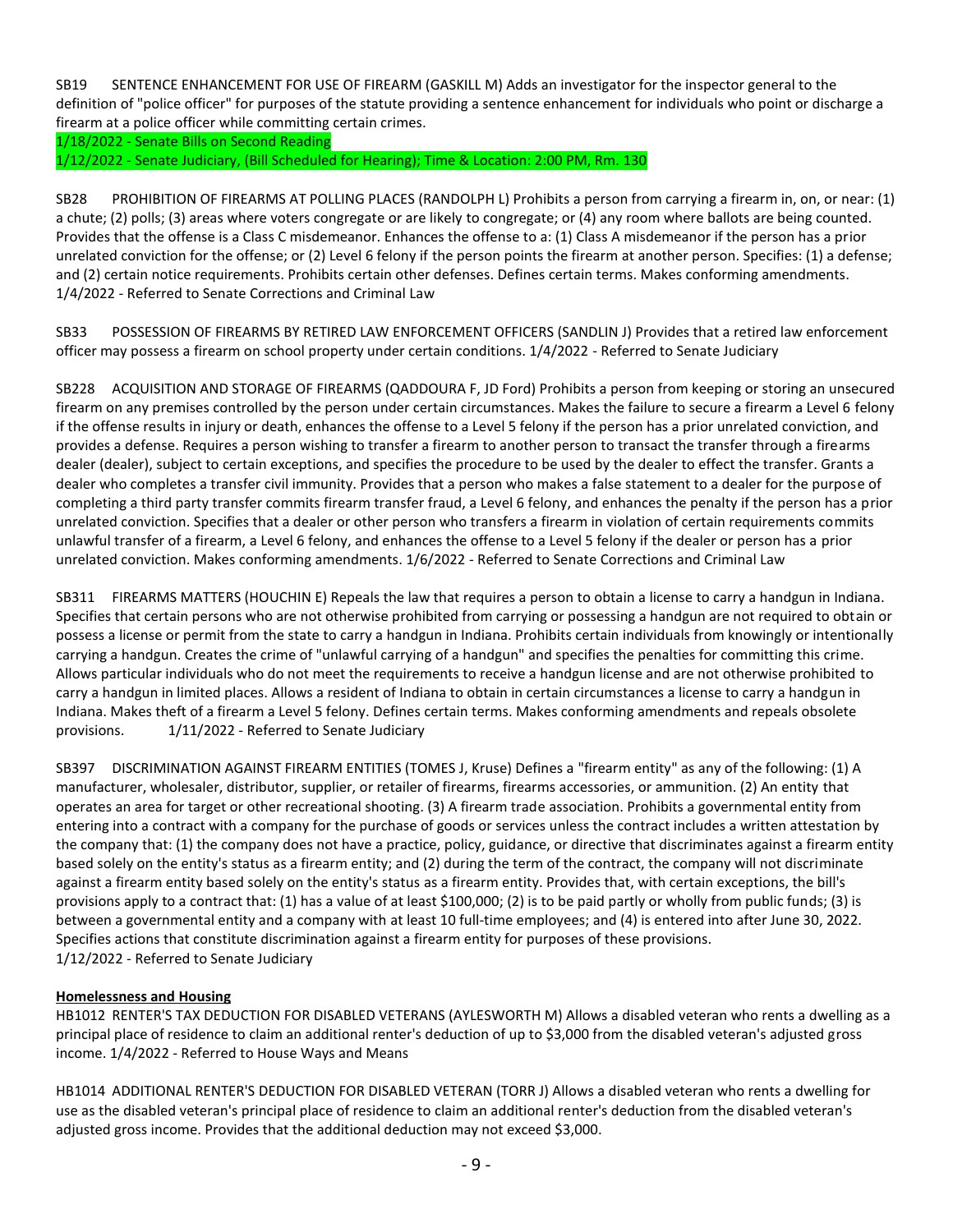### 1/4/2022 - Referred to House Ways and Means

HB1028 STUDENT HUNGER AND HOMELESSNESS (HARRIS JR. E) Establishes the student hunger and homelessness study committee (committee) for the purposes of: (1) studying the prevalence of homelessness, housing insecurity, and food insecurity among students at Indiana colleges and universities during the 2022 academic year; and (2) providing suggestions for eliminating these issues. Provides that the committee must determine, as accurately as practicable, the number of Indiana college and university students who are homeless, housing insecure, or food insecure. Provides that the committee consists of: (1) an employee of the family and social services administration; (2) an employee of the department of child services; (3) an employee of the department of education; (4) an employee of the commission for higher education; (5) an employee of the Indiana housing and community development authority; (6) a member of the commission on improving the status of children in Indiana; and (7) an employee of each state educational institution. Provides that the committee may solicit assistance from private groups, colleges, and universities in performing the study. Requires the committee to report the results of the study to the governor and the legislative council not later than July 31, 2023. 1/4/2022 - Referred to House Rules and Legislative Procedures

HB1064 ASSOCIATIONAL STANDING FOR JUDICIAL REVIEW (ENGLEMAN K) Provides that an association or representative organization that meets certain requirements has standing to: (1) bring a declaratory judgment action as to an ordinance adopted under the planning and development law; and (2) obtain judicial review of a zoning decision.

1/12/2022 - House Judiciary, (Bill Scheduled for Hearing); Time & Location: 1:30 PM, Rm. 156-B

HB1214 RESIDENTIAL EVICTION ACTIONS (MANNING E) Defines an "eviction action information provider" as a person that compiles, furnishes, or publishes information that: (1) concerns an eviction action that is filed in a court in Indiana; and (2) is available in records kept by a clerk of a court in Indiana with jurisdiction over the eviction action (eviction action information). Prohibits an eviction action information provider from knowingly compiling, furnishing, or publishing eviction action information if: (1) a court has issued an order under the bill's provisions prohibiting disclosure of any records in the eviction action; (2) the record of the eviction action has otherwise been restricted by: (A) a court order; or (B) court rules; and is marked as restricted from public disclosure or is removed from public access; or (3) the eviction action information provider knows that the eviction action information is inaccurate. Prohibits an eviction action information provider from knowingly compiling, furnishing, or publishing eviction action information if the eviction action information fails to reflect material changes to the official record occurring at least 60 days before the date the eviction action information is compiled, furnished, or published. Provides that a violation of these provisions is a deceptive act that is actionable under the deceptive consumer sales act. Requires the plaintiff in a residential eviction action to file a motion to dismiss the action if the case is resolved between the parties at any time before final adjudication, unless the plaintiff is seeking damages. Provides that if, at any time after an eviction action is filed, no action has been taken by the plaintiff to further prosecute the case for a period of at least 180 days, the court shall provide to the parties written notice: (1) stating the date of the most recent action taken by the plaintiff in the case; and (2) directing the plaintiff to take action to either: (A) further prosecute the case; or (B) dismiss the case; not later than 10 business days after the date of the notice. Provides that if the plaintiff fails to take any action within the prescribed time: (1) the defendant may petition the court to dismiss the case; or (2) the court on its own motion may dismiss the case. Provides that a residential eviction diversion program may not be offered or operated on a statewide or local basis unless: (1) participation in the program is voluntary for all parties; and (2) a local, state, or federal rental assistance program is operational, and funding is available to the parties. Requires the court in which an eviction action is filed to order the clerk of the court and the operator of any state, regional, or local case management system not to disclose or permit disclosure of any records in the case, subject to certain exceptions, if any of the following occur: (1) The action is dismissed. (2) A judgment in favor of the tenant is entered. (3) A judgment against the tenant is later overturned or vacated on appeal. (4) After a judgment is entered against the tenant, the tenant pays all amounts owed to the landlord, resulting in the dismissal of a damages hearing. Provides that if: (1) an eviction action, regardless of when it was filed, results in one of the specified outcomes allowing for the nondisclosure of records in the action; and (2) the court does not issue an order prohibiting the disclosure of any records in the action; the tenant in the action may petition the court in which the eviction action was filed to issue an order prohibiting the disclosure of any records in the action in accordance with the bill's provisions. Provides that the court may: (1) issue an order prohibiting the disclosure of any records in the action; or (2) set the matter for a hearing. Provides that the petitioner bears the burden of proof in any hearing set by the court. Requires the clerk of court or other court administrator to: (1) track all eviction actions with respect to which a nondisclosure order is issued by the court; and (2) on an annual basis: (A) compile, as aggregate data that is subject to public inspection, the information tracked; and (B) include the compiled data in the statutorily required statistical data provided to the office of judicial administration (office) on a periodic basis. Requires the office to include the data provided by the courts in the Indiana Judicial Report. 1/6/2022 - Referred to House Judiciary – Likely hearing on 1/19/22 at 10:30 a.m.

HB1277 REQUESTS FOR LAW ENFORCEMENT AT RENTAL PROPERTIES (MOED J) Repeals a provision in the law governing landlordtenant relations that does the following: (1) Prohibits a political subdivision from imposing certain penalties against a tenant, an owner, or a landlord for a contact made to request law enforcement or other emergency assistance for one or more rental units if: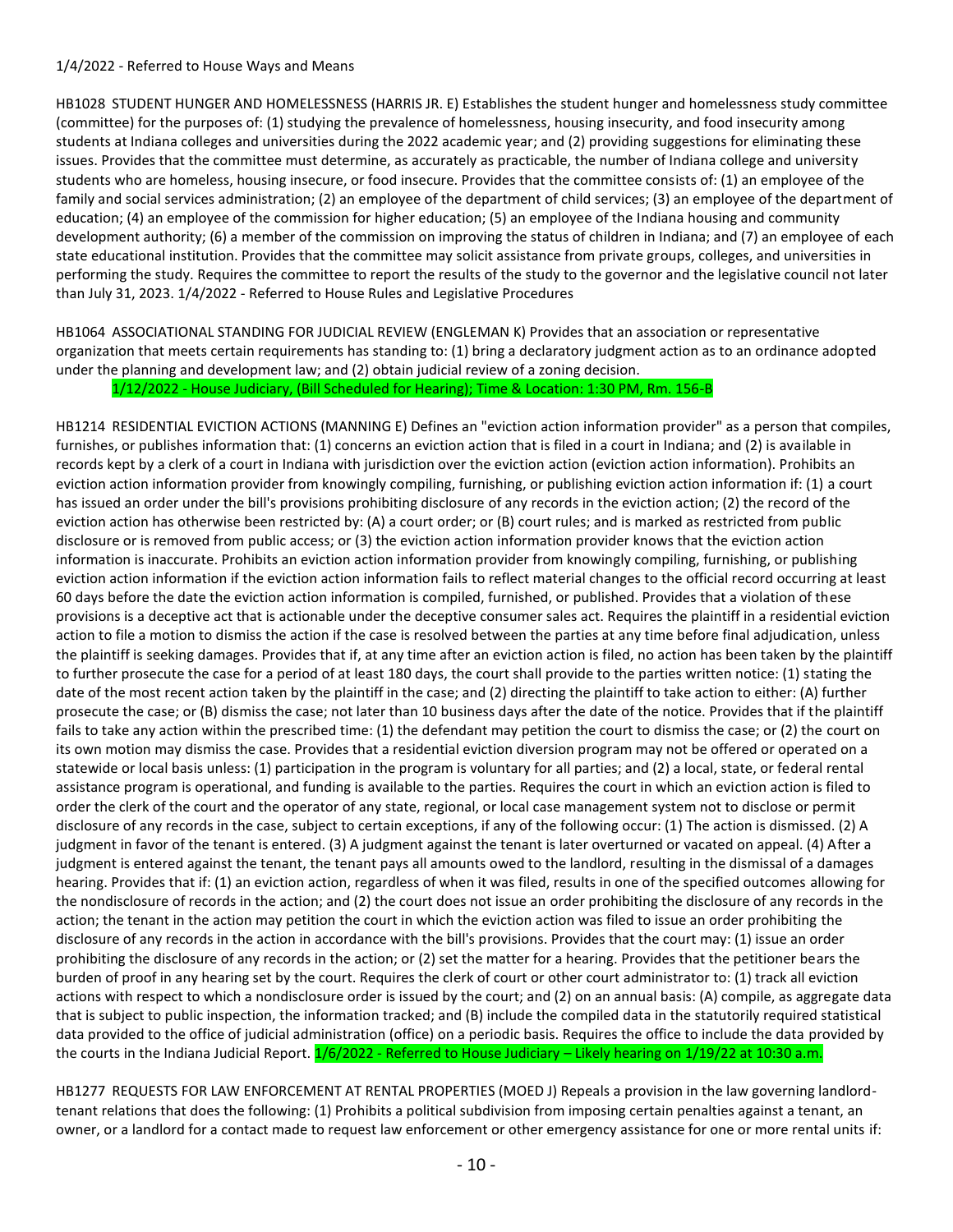(A) the contact is made by or on behalf of: (i) a victim or potential victim of abuse; (ii) a victim or potential victim of a crime; or (iii) an individual in an emergency; and (B) certain conditions apply. (2) Provides that if: (A) a political subdivision imposes penalties for other types of contacts made to request law enforcement or other emergency assistance for rental units; and (B) a request for law enforcement or emergency assistance is made by a tenant; the penalty imposed must be assessed against the tenant and may not exceed \$250. 1/10/2022 - Referred to House Local Government

HB1306 HOUSING TASK FORCE (MILLER D) Establishes the housing task force (task force) to review issues related to housing and housing shortages in Indiana. Sets forth membership, and requires the task force to issue a report to the general assembly and the governor not later than November 1, 2022. 1/11/2022 - Referred to House Government and Regulatory Reform

HB1367 LAND BANKS (ERRINGTON S) Makes various changes to the statutes governing land banks that concern certain land bank powers, objectives, and duties. Provides (except in a county containing a consolidated city) that only a majority of directors appointed to the board of a land bank must be residents of the county, second class city, or third class city. Provides, in the case of a land bank created by an interlocal agreement, that only a majority of the members of the board of the land bank must be residents of the applicable eligible units that establish the land bank. Provides that a land bank may establish advisory committees composed of specified community members to consult with and advise the land bank on: (1) properties within the territory of the land bank that are imposing the greatest harm on residents and neighborhoods; (2) resident and neighborhood priorities for new uses of land bank properties; and (3) options for potential transferees of land bank properties. Provides, subject to certain limitations, that a land bank may use an interlocal agreement to establish processes to improve the quality of title and marketability of property the land bank owns to extinguish any liens that exist on the property. Provides that, if a land bank enters into an interlocal agreement, any employees of an eligible unit who may be contracted to provide staffing services to the land bank pursuant to the interlocal agreement retain their status as public employees of the eligible unit. Requires a county executive to provide a land bank in the county with a list of tracts located in the territory of the land bank that: (1) are delinquent on property taxes; and (2) have been offered for public sale at least two times and remain unsold; on an annual basis. Requires the county executive to transfer its interest in a tract on the list to a land bank if requested by the land bank not later than 90 days after it receives the list. 1/11/2022 - Referred to House Local Government

HB1400 REGULATION OF RENTAL PROPERTIES (MOED J) Limits the application of a provision prohibiting a political subdivision from adopting or enforcing any ordinance, rule, or regulation that imposes a penalty, or allows for the imposition of a penalty for a contact made to request law enforcement assistance or other emergency assistance to tenants. Specifies that the statute does not prohibit a political subdivision from adopting or enforcing an ordinance, a rule, or a regulation that imposes a penalty upon an owner or a landlord for certain law enforcement contacts. Removes a provision specifying that certain penalties must be imposed upon a tenant and may not be imposed upon a landlord or an owner of a rental unit. 1/13/2022 - Referred to House Local Government

HB1415 LAND BANKS (BAUER M) Allows a county fiscal body in a county in which there is at least one land bank (except in a county containing a consolidated city) to adopt an ordinance requiring every person who wishes to participate in a tax sale as a bidder to pay a neighborhood investment fee of not more than \$150. Provides that, if a county fiscal body adopts an ordinance authorizing the imposition of a neighborhood investment fee, the county treasurer shall establish the neighborhood investment fee fund (fund) and specifies the manner in which neighborhood investment fees collected are to be distributed from the fund to land banks. Allows a county fiscal body in a county in which there is at least one land bank (except in a county containing a consolidated city) to adopt an ordinance to impose, in addition to the 5% penalty for delinquent real property taxes, an additional penalty of not more than 3% for a total penalty that may not exceed 8% of the amount of delinquent real property taxes (additional penalty ordinance). Provides that delinquent tax payments attributable to real property used as a principal place of residence and receiving the homestead standard deduction for the most recent assessment date are exempt from an additional penalty ordinance. Specifies the manner in which the amounts collected attributable to an additional penalty imposed on delinquent real property taxes are to be distributed to land banks. 1/13/2022 - Referred to House Local Government

SB25 HOUSING AUTHORITY COMMISSIONER COMPENSATION (RANDOLPH L) Increases the per diem paid to a commissioner of a housing authority from \$25 to \$100. 1/4/2022 - Referred to Senate Local Government

SB72 ADDITIONAL RENTER'S DEDUCTION FOR DISABLED VETERAN (FORD J) Allows a disabled veteran who rents a dwelling for use as the disabled veteran's principal place of residence to claim an additional renter's deduction from the disabled veteran's adjusted gross income. Provides that the additional deduction may not exceed \$3,000. 1/4/2022 - Referred to Senate Tax and Fiscal Policy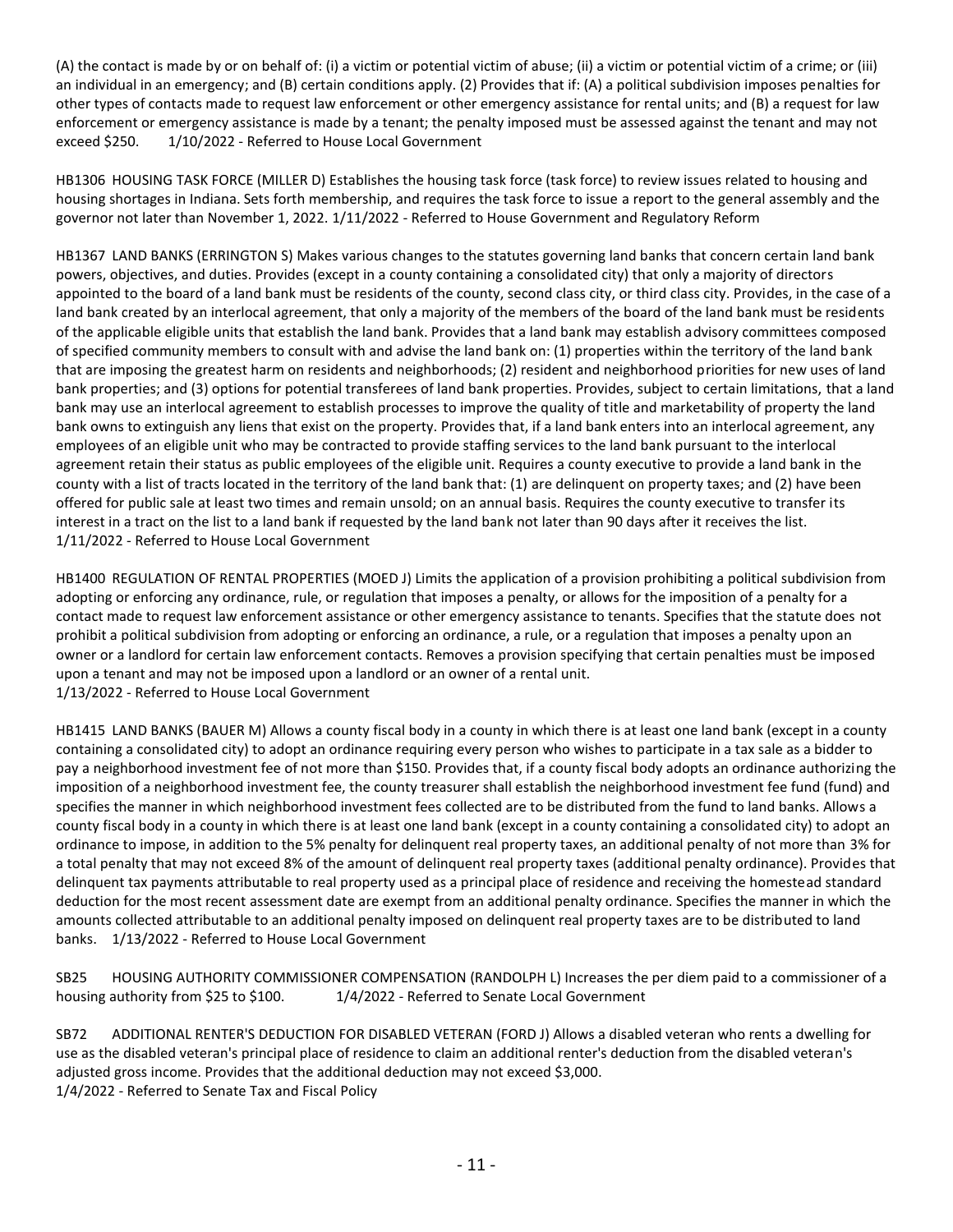SB139 MANUFACTURED HOUSING (DORIOT B) Prohibits a governmental body from regulating or restricting the installation of a mobile home, manufactured home, or industrialized residential structure based on the age or size of the mobile home, manufactured home, or industrialized residential structure, regardless of whether: (1) the mobile home, manufactured home, or industrialized residential structure; or (2) the lot on which, or the mobile home community in which, it is or will be located or installed; constitutes a conforming structure or use, or a legal, nonconforming structure or use. Provides that after March 14, 2022: (1) a unit may not adopt, impose, amend, or enforce a regulation, or a provision in a regulation, that violates this prohibition, regardless of when the regulation or provision was originally adopted or imposed; and (2) any provision that: (A) is included in a regulation adopted or imposed by a unit; and (B) violates this prohibition; is void and unenforceable regardless of when the regulation or provision was originally adopted or imposed. Prohibits a unit from adopting, imposing, or enforcing a regulation that mandates size requirements for, or that is based on the age of, a mobile home, a manufactured home, or an industrialized residential structure that will be installed in a mobile home community, regardless of whether the mobile home community, or any part of the mobile home community, constitutes: (1) a conforming structure or use; or (2) a legal, nonconforming structure or use. Provides that after March 14, 2022: (1) a unit may not adopt, impose, amend, or enforce a regulation, or a provision in a regulation, that violates this prohibition, regardless of when the regulation or provision was originally adopted or imposed; and (2) any provision that: (A) is included in a regulation adopted or imposed by a unit; and (B) violates this prohibition; is void and unenforceable regardless of when the regulation or provision was originally adopted or imposed. Amends the statute concerning the reconstruction of nonconforming structures to provide that whenever a legal, nonconforming structure, including: (1) a mobile home; (2) a manufactured home; or (3) an industrialized residential structure; on a parcel of real property used for residential purposes is removed, the owner of the parcel shall be permitted to replace the structure without losing the status of the structure or parcel as a legal, nonconforming structure or use if the replacement meets the existing statutory requirements. Provides that these provisions concerning the continuing status of the structure or parcel as a legal, nonconforming structure or use apply after March 14, 2022, regardless of whether: (1) the structure or parcel is conferred status as a legal, nonconforming structure or use; or (2) the legal nonconforming structure is: (A) damaged, destroyed, or removed; or (B) reconstructed, renovated, repaired, or replaced; before or after March 15, 2022.

1/20/2022 - Senate Local Government, (Bill Scheduled for Hearing); Time & Location: 10:00 AM, Rm. 233

SB184 RESIDENTIAL HOUSING DEVELOPMENT PROGRAM (HOLDMAN T) Removes the requirement that the governing body of a school corporation affected by a residential housing development program (program) approve the program by resolution before the program may take effect. 1/13/2022 - Senate Local Government, (Bill Scheduled for Hearing); Time & Location: 10:00 AM, Rm. 233

SB230 ENFORCEMENT OF HABITABILITY STANDARDS (QADDOURA F) Allows a city, county, or town to bring a nuisance action against a tenant or other person responsible for a nuisance. Defines "essential services" as certain utility services needed for the safe and habitable occupation by a tenant of the tenant's rental unit. Defines "essential systems" as certain systems used to deliver essential services to a rental unit. Requires a landlord to repair or replace an essential system not later than 24 hours after being notified by a tenant that the tenant's rental unit is without essential services under certain circumstances. Provides that a tenant may enforce a statutory obligation of a landlord by providing notice of the landlord's noncompliance and allows for certain remedies to the tenant for the landlord's noncompliance. Provides that, during the pendency of a court action brought by a tenant to enforce a statutory obligation of a landlord, the court may order the tenant to make the regular rental payments otherwise due under the rental agreement to the clerk of the court or an attorney trust account, to be held in trust for disbursal to the prevailing party, as ordered by the court. 1/6/2022 - Referred to Senate Local Government

SB233 DISCLOSURE OF EVICTION INFORMATION (TAYLOR G) Prohibits a court or the operator of a case management system from disclosing information relating to an eviction action: (1) if the case is dismissed or if the tenant prevails in the action or upon appeal; or (2) upon order of the court after a petition to prohibit disclosure is made by the tenant: (A) not earlier than seven years after a judgment of eviction against the tenant becomes final; or (B) at least one year after the case was filed if the case remains pending with no judgment. 1/6/2022 - Referred to Senate Judiciary

SB246 MOTOR VEHICLE INSURANCE FOR FOSTER CHILDREN (WALKER K) Establishes the insuring foster youth trust fund. Provides that an individual may receive the foster care tax credit for making a qualified monetary contribution to the insuring foster youth trust fund. Establishes the insuring foster youth trust license plate. Provides that an agreement among insurers through which automobile insurance is provided to motorists unable to obtain the insurance through ordinary methods must also make insurance available to a foster youth who: (1) is certified or acknowledged by the department of child services or by a designee of the department to be receiving foster care; and (2) is at least 16 years of age and not more than 23 years of age. Provides that a state or local government agency, a foster parent, or an entity providing services shall not be liable for any damages resulting from a foster youth's operation of an automobile owned and insured by the foster youth. Makes conforming changes.

1/20/2022 - Senate Appropriations, (Bill Scheduled for Hearing); Time & Location: 9:00 AM, Rm. 431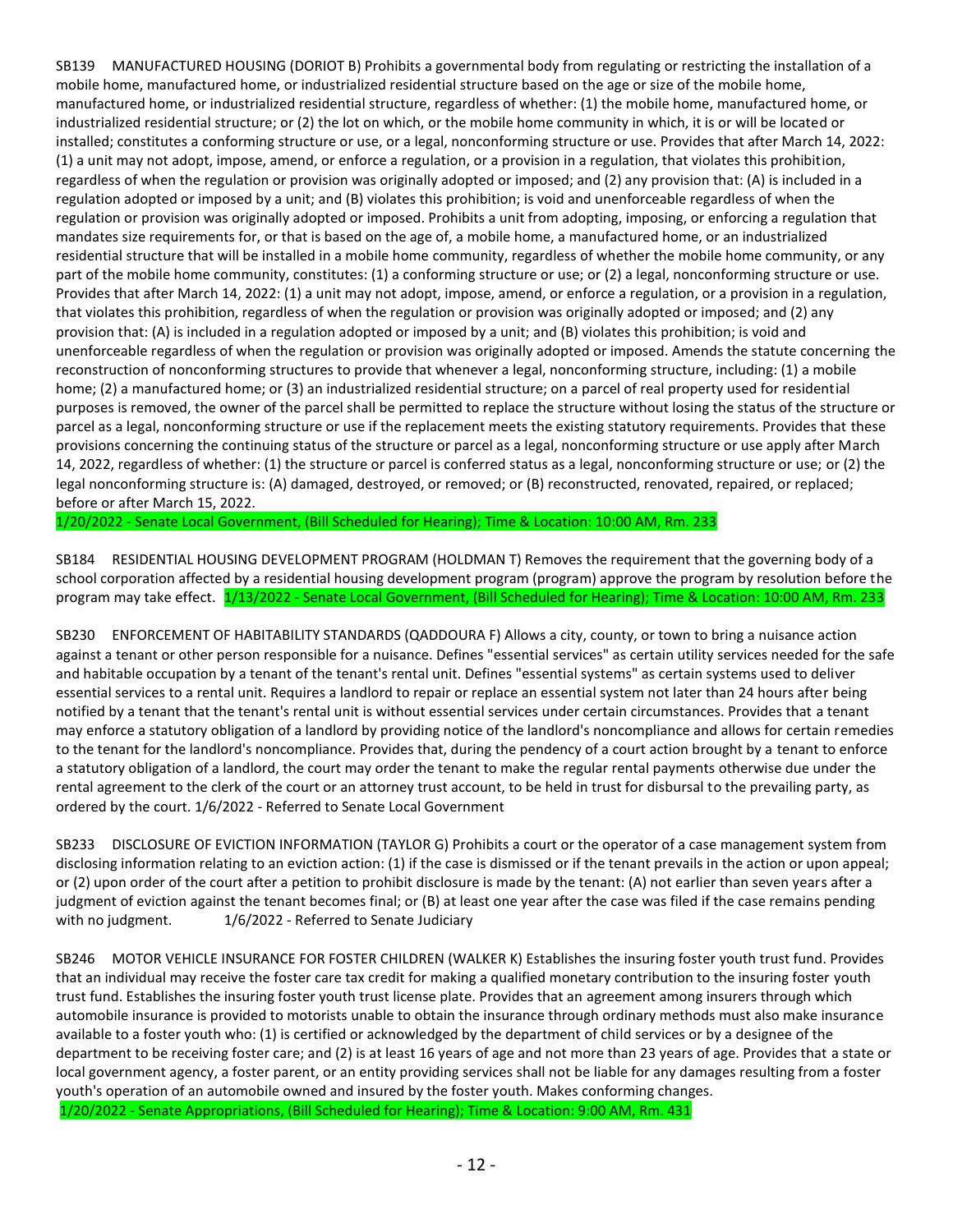SB262 HOUSING TAX CREDITS (HOLDMAN T) Provides an affordable and workforce housing state tax credit against state tax liability to a taxpayer for each taxable year in the state tax credit period of a qualified project in an aggregate amount that does not exceed the product of a percentage between 40% and 100% and the amount of the taxpayer's aggregate federal tax credit for the qualified project. Provides that an eligible applicant must apply to the Indiana housing and community development authority for an award of an affordable and workforce housing state tax credit. Provides that a holder of an affordable and workforce housing state tax credit may transfer, sell, or assign all or part of the holder's right to claim the state tax credit for a taxable year. 1/18/2022 - Senate Tax and Fiscal Policy, (Bill Scheduled for Hearing); Time & Location: 9:30 AM, Rm. 431

SB292 LAND BANKS (LANANE T) Requires a county executive to provide a land bank in the county with a list of tracts located in the territory of the land bank that: (1) are delinquent on property taxes; and (2) have been offered for public sale at least two times and remain unsold; on an annual basis. Requires the county executive to transfer its interest in a tract on the list to a land bank if requested by the land bank not later than 90 days after it receives the list. 1/10/2022 - Referred to Senate Local Government

SB293 MANUFACTURED HOME DEALERS (CRIDER M) Amends the definition of "major component parts" to include a catalytic converter. Provides certain requirements for an automotive salvage recycler who is purchasing catalytic converters. Defines "manufactured home dealer" (dealer). Creates a new chapter concerning the licensing of dealers. Provides that a dealer may hold an offsite sale under certain conditions. Requires certain entities to obtain liability insurance coverage in certain amounts. Provides that it is an unfair practice to sell, exchange, or transfer a salvage vehicle without written disclosure. Provides that a dealer is exempt from certain mailing address requirements. Requires that a dealer must remain in good standing with the state department of health while holding a license. 1/18/2022 - Senate Homeland Security and Transportation, (Bill Scheduled for Hearing); Time & Location: 9:00 AM, Rm. 233

SB385 EVICTION ACTION INFORMATION AND TENANT SCREENING (YODER S) Prohibits a court or the operator of a case management system from disclosing information relating to an eviction action: (1) if the case is dismissed or if the tenant prevails in the action or upon appeal; or (2) upon order of the court after a petition to prohibit disclosure is made by the tenant: (A) not earlier than three years after a judgment of eviction against the tenant becomes final; or (B) at least one year after the case was filed if the case remains pending with no judgment. Defines a "tenant screening report" as a report that: (1) is prepared from files compiled and maintained with respect to an applicant for the rental of a rental unit; and (2) describes the applicant's credit characteristics, rental history, or criminal history. Requires a landlord that denies an applicant's application for the rental of a rental unit based on information in a tenant screening report to mail a copy of the tenant screening report to the applicant. Provides requirements for the application process for an applicant who intends to use a housing choice voucher for the rental of a rental unit. Provides that if a landlord fails to mail an applicant a copy of the tenant screening report, as required under these provisions, an applicant may bring a cause of action in a court with jurisdiction. 1/11/2022 - Referred to Senate Judiciary

SB386 LAND BANKS (LANANE T) Makes various changes to the statutes governing land banks that concern certain land bank powers, objectives, and duties. Provides (except in a county containing a consolidated city) that only a majority of directors appointed to the board of a land bank must be residents of the county, second class city, or third class city. Provides, in the case of a land bank created by an interlocal agreement, that only a majority of the members of the board of the land bank must be residents of the applicable eligible units that establish the land bank. Provides that a land bank may establish advisory committees composed of specified community members to consult with and advise the land bank on: (1) properties within the territory of the land bank that are imposing the greatest harm on residents and neighborhoods; (2) resident and neighborhood priorities for new uses of land bank properties; and (3) options for potential transferees of land bank properties. Provides, subject to certain limitations, that a land bank may use an interlocal agreement to establish processes to improve the quality of title and marketability of property the land bank owns to extinguish any liens that exist on the property. Provides that, if a land bank enters into an interlocal agreement, any employees of an eligible unit who may be contracted to provide staffing services to the land bank pursuant to the interlocal agreement retain their status as public employees of the eligible unit. Allows a county fiscal body in a county in which there is at least one land bank (except in a county containing a consolidated city) to adopt an ordinance requiring every person who wishes to participate in a tax sale as a bidder to pay a neighborhood investment fee of not more than \$150. Provides that, if a county fiscal body adopts an ordinance authorizing the imposition of a neighborhood investment fee, the county treasurer shall establish the neighborhood investment fee fund (fund) and specifies the manner in which neighborhood investment fees collected are to be distributed from the fund to land banks. Allows a county fiscal body in a county in which there is at least one land bank (except in a county containing a consolidated city) to adopt an ordinance to impose, in addition to the 5% penalty for delinquent real property taxes, an additional penalty of not more than 3% for a total penalty that may not exceed 8% of the amount of delinquent real property taxes (additional penalty ordinance). Provides that delinquent tax payments attributable to real property used as a principal place of residence and receiving the homestead standard deduction for the most recent assessment date are exempt from an additional penalty ordinance. Specifies the manner in which the amounts collected attributable to an additional penalty imposed on delinquent real property taxes are to be distributed to land banks. 1/11/2022 - Referred to Senate Local Government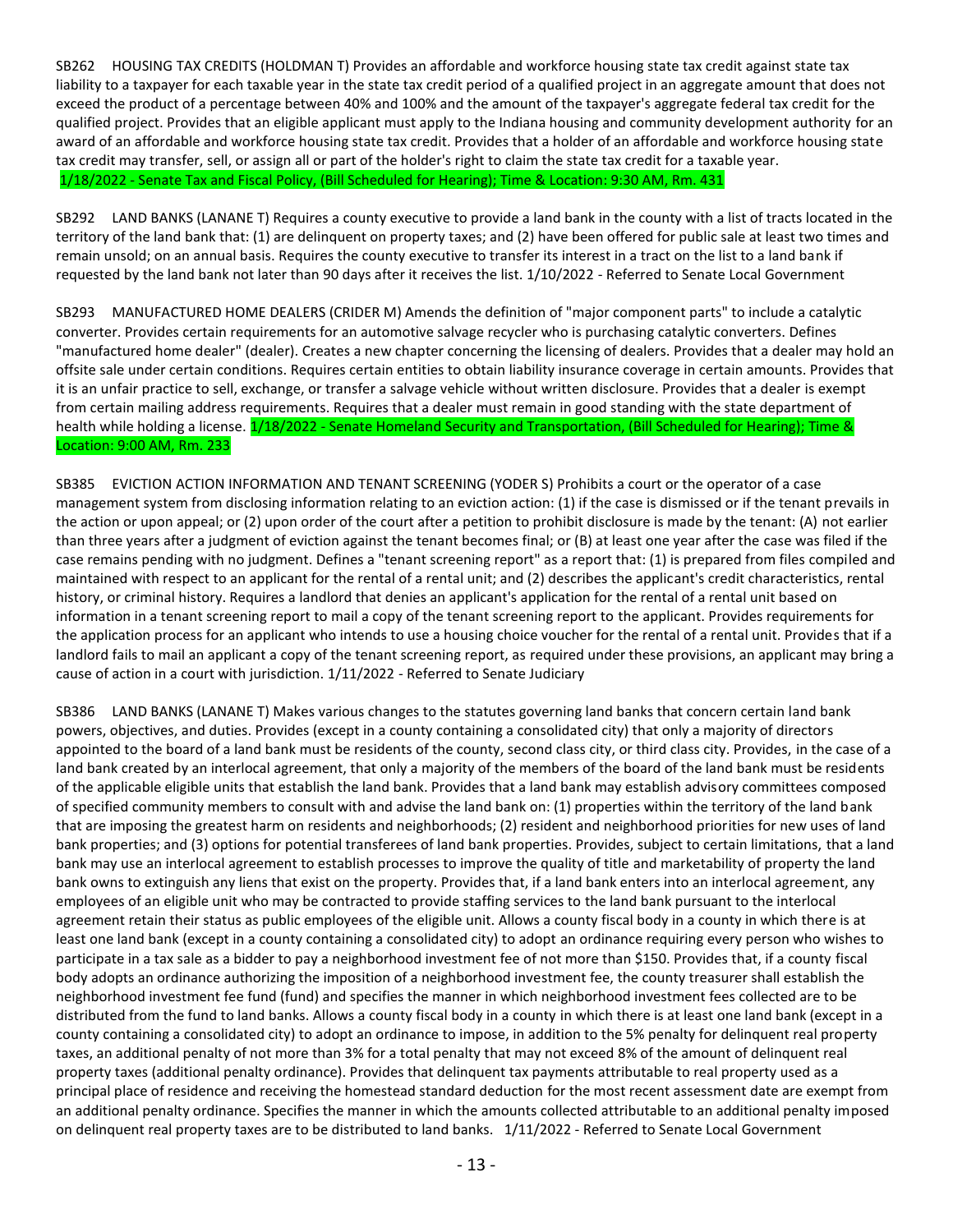### **Lending**

HB1159 SMALL LOAN FINANCE CHARGES (HAMILTON C) Changes the current incremental finance charge limits that apply to a small loan to a maximum annual rate. Prohibits certain acts with respect to financing of a small loan and makes a violation a deceptive act and subject to penalties. 1/6/2022 - Referred to House Financial Institutions and Insurance

HB1326 DISCRIMINATORY LENDING AND APPRAISAL PRACTICES (PRYOR C) Adds the following to the duties of the homeowner protection unit (unit) of the office of the attorney general: (1) Cooperating with federal, state, and local law enforcement agencies in investigating violations of the federal Fair Housing Act. (2) Investigating and enforcing: (A) existing law prohibiting improperly influencing the preparation of a real estate appraisal; and (B) the bill's provisions prohibiting discriminatory lending and appraisal practices in connection with residential real estate related transactions. Prohibits a person whose business includes engaging in residential real estate related transactions from doing any of the following: (1) Discriminating against any person in: (A) making available a residential real estate transaction; or (B) establishing the terms and conditions of a residential real estate transaction; on the basis of race, color, religion, sex, disability, familial status, or national origin. (2) Denying a creditworthy applicant a mortgage loan on the basis of any of these characteristics of: (A) the applicant; or (B) residents of the neighborhood in which the real estate is located; if the applicant is otherwise eligible for the mortgage loan. (3) Making an excessively low appraisal of the value of the real estate that is the subject of a mortgage loan (as compared to the purchase price) on the basis of any of these characteristics of: (A) the applicant; or (B) residents of the neighborhood in which the real estate is located. Specifies that these prohibitions do not prohibit a person whose business includes engaging in residential real estate related transactions from: (1) either: (A) denying a mortgage loan; or (B) granting a mortgage loan on more stringent terms and conditions; based on the applicant's creditworthiness or other economic factors, and without regard to any of the characteristics set forth in the bill; or (2) taking into consideration factors other than the characteristics set forth in the bill in preparing a real estate appraisal. Establishes the fair housing practices fund (fund), to be administered by the Indiana housing and community development authority (authority), for the purpose of: (1) providing down payment assistance, financial assistance for closing costs, and restitution for individuals determined to have been injured by a violation the bill's provisions prohibiting discriminatory lending and appraisal practices; and (2) providing grants for: (A) community education and outreach efforts; and (B) community reinvestment initiatives; for neighborhoods or communities determined to have been targeted or adversely impacted by a violation of the bill's provisions prohibiting discriminatory lending and appraisal practices. Provides that the fund consists of: (1) civil penalties collected for violations of the bill's provisions prohibiting discriminatory lending and appraisal practices; (2) any amounts deposited in the fund as a result of a settlement agreement or final judgment in an action brought for a violation of these provisions; (3) gifts and grants to the fund; and (4) appropriations from the general assembly. Requires the authority to adopt rules to develop certain criteria and procedures necessary to: (1) administer the fund; and (2) provide assistance from the fund. Requires the unit to: (1) amend the form that creditors are required to provide to mortgage loan applicants to include information about how prospective borrowers can report suspected violations of the bill's provisions prohibiting discriminatory lending and appraisal practices; and (2) accept through the unit's established: (A) electronic mail address; and (B) toll free telephone number; complaints concerning these suspected violations. Provides that a person that knowingly or intentionally violates the bill's provisions prohibiting discriminatory lending and appraisal practices: (1) commits an act that is actionable by an aggrieved individual and the attorney general under the deceptive consumer sales act; and (2) is liable for a civil penalty of \$200 per violation. Provides that any civil penalty collected shall be deposited in the fund. Requires the real estate appraiser licensure and certification board (board) to, not later than January 1, 2023, submit recommendations to the Indiana real estate commission (commission) concerning the following: (1) Rules requiring as a condition of initial licensure or certification at least one hour of instruction in cultural competency training, and at least one hour of instruction in implicit bias training. (2) Rules requiring as a condition of renewal for licensure and certification at least one hour of continuing education instruction in cultural competency training, and at least one hour of continuing education instruction in implicit bias training. (3) Policies to foster diversity in the real estate appraisal profession. Requires the commission to adopt the recommended rules not later than July 1, 2023. Provides that the office of the attorney general and the professional licensing agency (agency) may use an existing investigative fund to investigate and enforce: (1) existing law prohibiting improperly influencing the preparation of a real estate appraisal; and (2) the bill's provisions prohibiting discriminatory lending and appraisal practices. Requires the board to submit, on at least a quarterly basis, a request to the attorney general for certain information concerning complaints filed against real estate appraisers. Requires the agency, on behalf of the board, to publish and update on the board's web page, on at least a quarterly basis: (1) the aggregate complaint data received by the board in the most recent quarterly report from the attorney general; and (2) to the extent not confidential, the names and business locations of all real estate appraisers who have had complaints filed and prosecuted against them. Beginning in 2024, requires the agency, on behalf of the board, to submit an annual report to the legislative council concerning: (1) the cultural competency and implicit bias training educational requirements adopted by the commission; and (2) the policies to foster diversity in the real estate appraisal profession implemented by the commission, including the board's assessment of the effectiveness of the policies. 1/11/2022 - Referred to House Financial Institutions and Insurance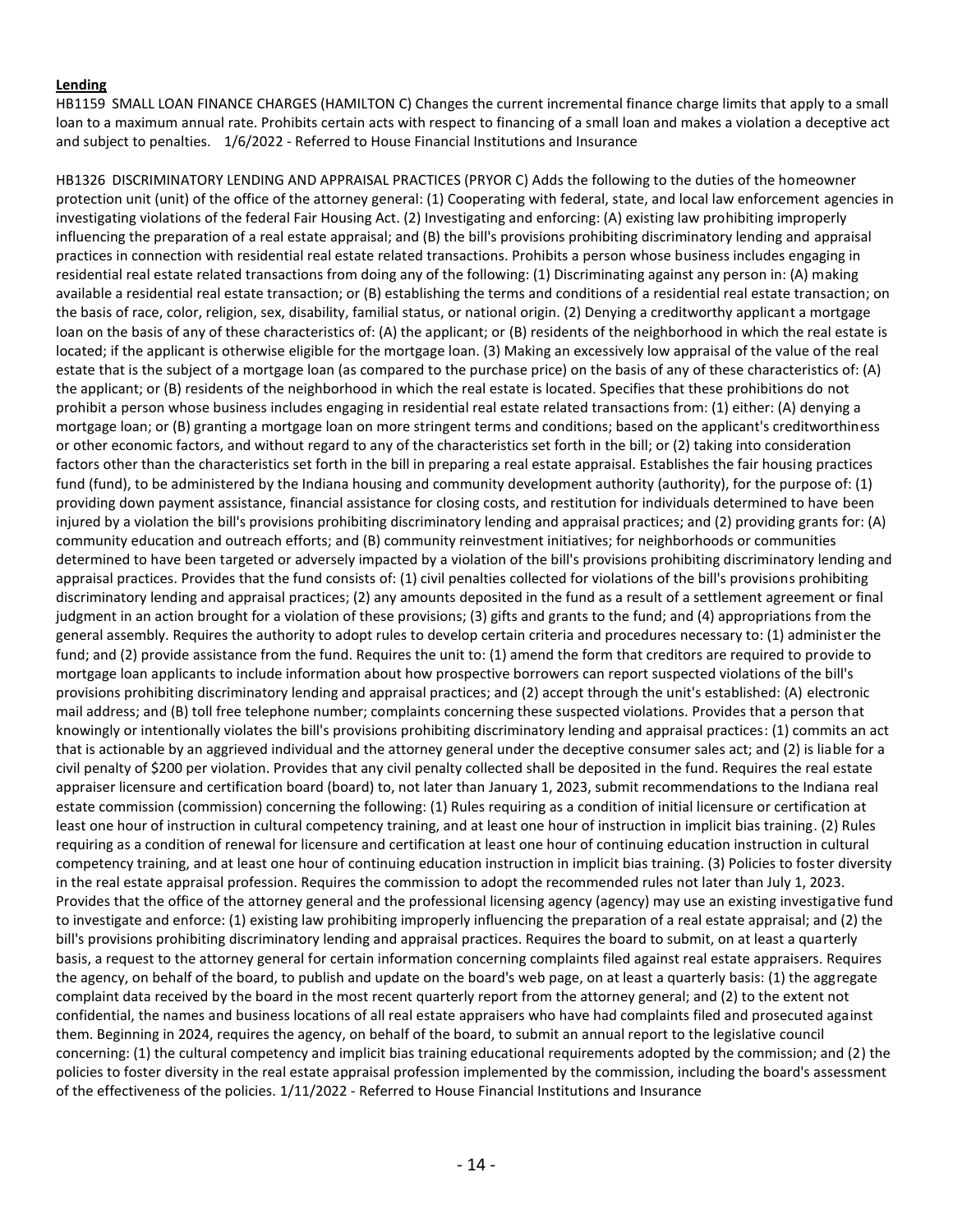SB253 SMALL LOAN FINANCE CHARGES (ALTING R) Changes the current incremental finance charge limits that apply to a small loan to a maximum annual rate. Prohibits making, or taking other actions with respect to, a small loan with a greater rate or amount of interest, or other fees and charges, than allowed under the statute governing small loans. Prohibits a credit services organization from providing certain functions with respect to a small loan and makes a violation a deceptive act. 1/10/2022 - Referred to Senate Insurance and Financial Institutions

SB352 SUPERVISED CONSUMER LOANS (ZAY A) Amends the Uniform Consumer Credit Code to provide that the authorized loan finance charge for a consumer loan, other than a supervised loan, that is entered into after June 30, 2022, may not exceed 36% (versus 25% for a consumer loan that is entered into before July 1, 2022) per year on the unpaid balances of the principal. Amends the definition of "supervised loan" to mean a consumer loan that: (1) is entered into before July 1, 2022, and with respect to which the rate of the loan finance charge exceeds the authorized 25% annual rate for consumer loans under current law; or (2) is entered into after June 30, 2022, and is made in accordance with the requirements for supervised loans set forth in the bill. Sets forth requirements and limitations with respect to the following for supervised loans made after June 30, 2022: (1) Authorized fees and charges. (2) The maximum principal amount. (3) The minimum and maximum lengths of the loan term. (4) Information and disclosures to be included in the loan contract. (5) A borrower's right to rescind a supervised loan transaction. Provides that when a borrower enters into a supervised loan, the lender shall provide the borrower with a pamphlet approved by the department of financial institutions (department) that describes: (1) the availability of debt management and credit counseling services; (2) the borrower's rights and responsibilities; and (3) the availability of the 211 telephone dialing code for human services information and referrals. Sets forth prohibited acts and practices in connection with a supervised loan. Provides that a lender may not take a security interest in real or personal property in connection with a supervised loan, other than a security interest in a personal check of the borrower. Specifies the applicability of the bill's provisions to supervised loans made by persons exempt from: (1) the bill's finance charge limitations; and (2) licensure by the department. Requires a lender that makes at least one supervised loan in Indiana during a calendar year to remit to the department: (1) an annual fee of \$250; and (2) an additional fee of \$250 per Indiana branch location (after the first location). Establishes the consumer financial education fund (fund), and provides that the annual fees collected from lenders making supervised loans are to be deposited in the fund. Provides that the fund is to be: (1) administered by the department; and (2) used by the department for paying expenses relating to consumer financial education. Requires a person that enters into at least one supervised loan transaction in Indiana in any calendar year to file with the department a report concerning the person's business and operations with respect to that calendar year. Requires the director of the department to prescribe: (1) the time and manner for filing the report; and (2) the information to be included in the report. Requires the department to publish and make available to the public, at least annually, an analysis of the information provided in the reports filed with the department. Sets forth the information that must be included in the department's analysis. Makes conforming amendments to existing references to supervised loans throughout the Indiana Code.

1/19/2022 - Senate Insurance and Financial Institutions, (Bill Scheduled for Hearing); Time & Location: 9:00 AM, Rm. 130

SB383 FINANCIAL INSTITUTIONS AND CONSUMER CREDIT (BASSLER E) Provides that a reference to federal law in: (1) the first lien mortgage lending act; (2) the Uniform Consumer Credit Code (UCCC); or (3) the Indiana Code title governing financial institutions; is a reference to the law as in effect December 31, 2021 (versus December 31, 2020, under current law). Amends the provisions governing a change of control of the following entities regulated by the department of financial institutions (department) to require that the regulated entity provide to the department the required application for the proposed change in control at least 120 days before the anticipated date of closing of the acquisition: (1) First lien mortgage lenders. (2) Creditors licensed under the UCCC to make consumer loans. (3) Civil proceeding advance payment providers. (4) Debt management companies. (5) Pawnbrokers. (6) Money transmitters. (7) Check cashers. Authorizes the department to: (1) revoke or suspend the regulated entity's license; or (2) direct the acquiring entity to apply for a new license under applicable law; if either party fails to comply with the requirements for a change in control of the licensed entity. Amends the provisions in the UCCC governing authorized finance charges for consumer loans (other than supervised loans) and for supervised loans to specify that: (1) the entire section governing finance charges for consumer loans (other than supervised loans) does not apply to supervised loans; and (2) the loan finance charge for a supervised loan must be: (A) contracted for between the lender and the debtor; and (B) calculated by applying a rate not exceeding the authorized rate to unpaid balances of the principal. Amends provisions in the UCCC concerning permitted additional charges for guaranteed asset protection (GAP) agreements for: (1) consumer credit sales; and (2) consumer loans; to specify that the average retail value for a used motor vehicle that is the subject of a GAP agreement is to be determined by using a third party valuation service provider customarily relied upon in the used motor vehicle commercial market (versus by using the National Automobile Dealers Association average retail value, under current law). Amends the statute concerning rental purchase agreements to authorize a lessor to charge an expedited payment service fee of \$3 for accepting an expedited payment from a lessee (versus a telephone payment fee of \$3 under current law) if certain conditions are met. Amends the Indiana Code section concerning the department's duties of confidentiality with respect to certain information concerning financial institutions to specify that those duties apply to all regulated entities licensed or registered with the department. Specifies that the required fidelity coverage for credit unions: (1) applies to those directors, officers, and employees of the credit union who have access to money or bonds of the